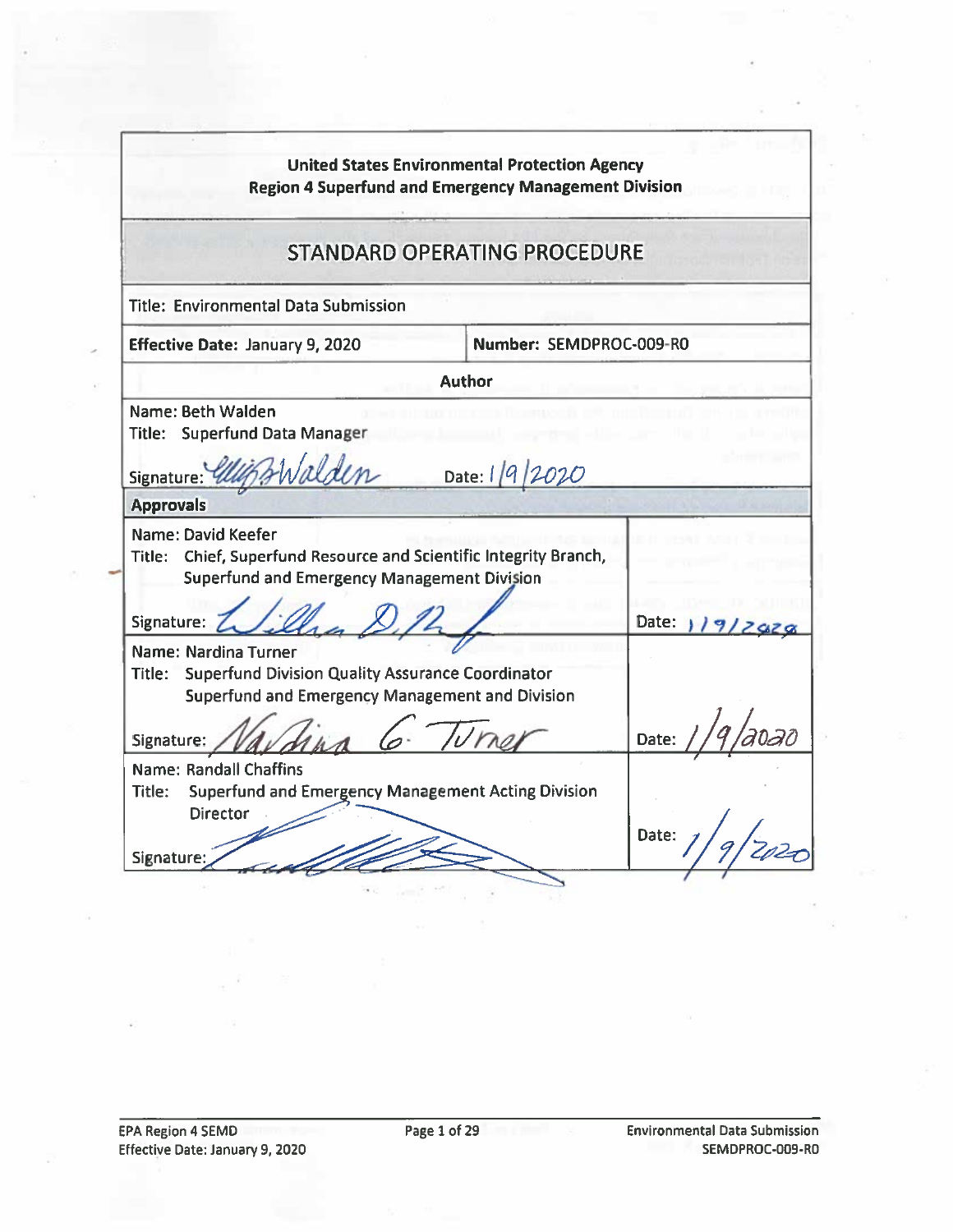#### **Revision History**

The table below shows changes to this controlled document over time. The most recent version is presented in the top row of the table and replaces the previous version. Previous versions of the document are maintained by the EPA Region 4 Superfund and Emergency Management Division (SEMD) Document Control Coordinator.

| History                                                                                                                                                                                                | <b>Effective Date</b> |  |  |  |  |  |
|--------------------------------------------------------------------------------------------------------------------------------------------------------------------------------------------------------|-----------------------|--|--|--|--|--|
| SEMDPROC-009-R0, Environmental Data Submission                                                                                                                                                         | January 9, 2020       |  |  |  |  |  |
| General: Corrected any typographical, grammatical, and/or<br>editorial errors. Throughout the document certain terms were<br>replaced with their appropriate acronyms. Updated workflow<br>components. |                       |  |  |  |  |  |
| Section 2.4 and Table 2-1: Updated list of which EDD files are<br>required based on the type of field activity.                                                                                        |                       |  |  |  |  |  |
| Section 5: New section detailing information required in<br>Geographic Information System (GIS) submittals                                                                                             |                       |  |  |  |  |  |
| SDPROC-SFDPROC-009-R0, Environmental Data Submission                                                                                                                                                   | January 27, 2017      |  |  |  |  |  |
| SESDGUID-106-RO, Environmental Data Submission                                                                                                                                                         | December 17, 2010     |  |  |  |  |  |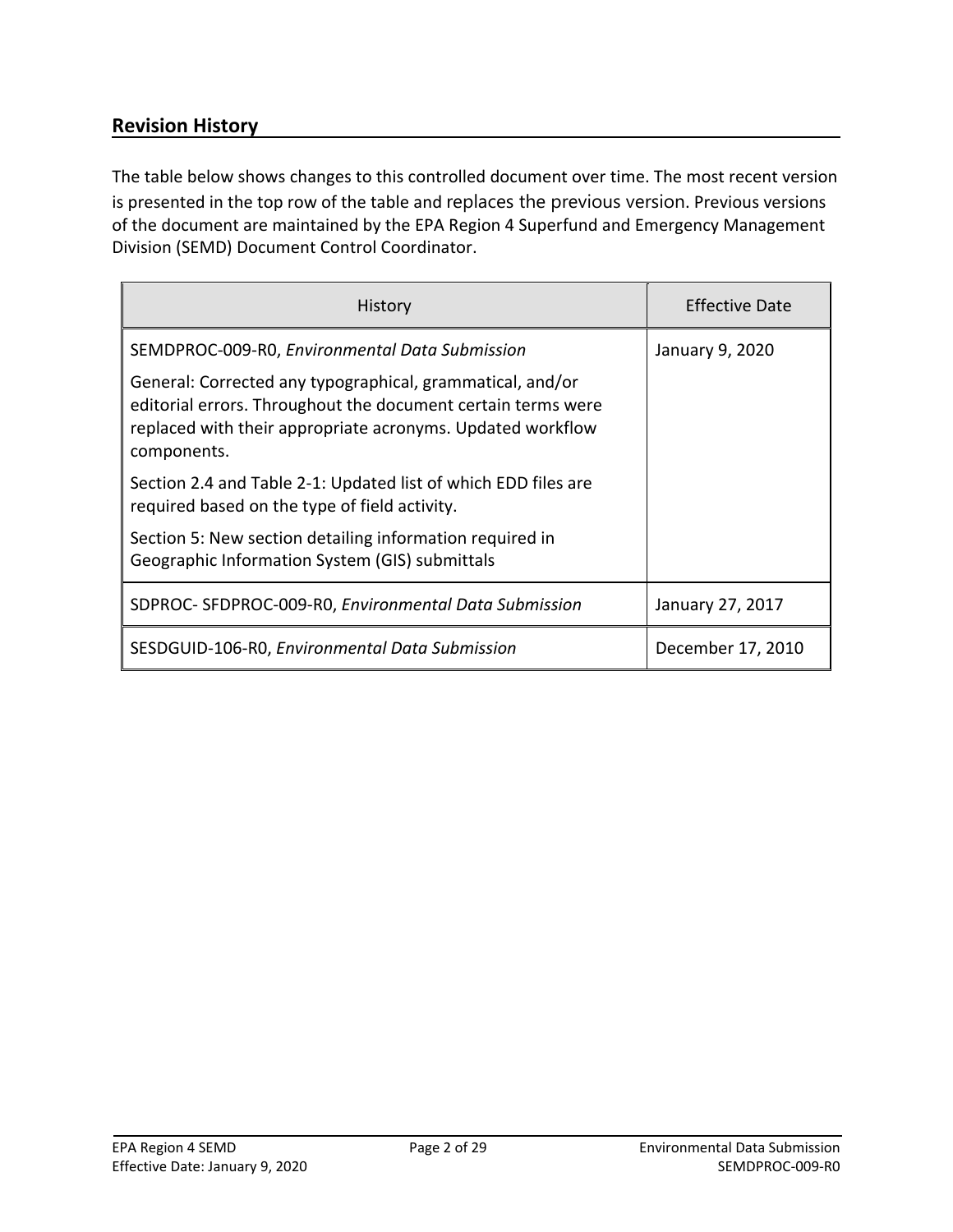### **TABLE OF CONTENTS**

| $\mathbf{1}$   |       |  |  |  |  |  |  |  |  |  |  |  |
|----------------|-------|--|--|--|--|--|--|--|--|--|--|--|
| 1.1            |       |  |  |  |  |  |  |  |  |  |  |  |
| 1.2            |       |  |  |  |  |  |  |  |  |  |  |  |
| 1.3            |       |  |  |  |  |  |  |  |  |  |  |  |
| 1.4            |       |  |  |  |  |  |  |  |  |  |  |  |
| 1.5            |       |  |  |  |  |  |  |  |  |  |  |  |
| 1.6            |       |  |  |  |  |  |  |  |  |  |  |  |
|                |       |  |  |  |  |  |  |  |  |  |  |  |
| $\overline{2}$ |       |  |  |  |  |  |  |  |  |  |  |  |
| 2.1            |       |  |  |  |  |  |  |  |  |  |  |  |
| 2.2            |       |  |  |  |  |  |  |  |  |  |  |  |
| 2.3            |       |  |  |  |  |  |  |  |  |  |  |  |
|                | 2.3.1 |  |  |  |  |  |  |  |  |  |  |  |
|                | 2.3.2 |  |  |  |  |  |  |  |  |  |  |  |
|                | 2.3.3 |  |  |  |  |  |  |  |  |  |  |  |
|                | 2.3.4 |  |  |  |  |  |  |  |  |  |  |  |
| 2.4            |       |  |  |  |  |  |  |  |  |  |  |  |
| 2.5            |       |  |  |  |  |  |  |  |  |  |  |  |
|                | 2.5.1 |  |  |  |  |  |  |  |  |  |  |  |
|                | 2.5.2 |  |  |  |  |  |  |  |  |  |  |  |
|                | 2.5.3 |  |  |  |  |  |  |  |  |  |  |  |
|                | 2.5.4 |  |  |  |  |  |  |  |  |  |  |  |
|                | 2.5.5 |  |  |  |  |  |  |  |  |  |  |  |
|                |       |  |  |  |  |  |  |  |  |  |  |  |
|                |       |  |  |  |  |  |  |  |  |  |  |  |
| 3              |       |  |  |  |  |  |  |  |  |  |  |  |
| 3.1            |       |  |  |  |  |  |  |  |  |  |  |  |
| 3.2            |       |  |  |  |  |  |  |  |  |  |  |  |
|                |       |  |  |  |  |  |  |  |  |  |  |  |
|                |       |  |  |  |  |  |  |  |  |  |  |  |
| 3.3            |       |  |  |  |  |  |  |  |  |  |  |  |
|                | 3.3.1 |  |  |  |  |  |  |  |  |  |  |  |
|                | 3.3.2 |  |  |  |  |  |  |  |  |  |  |  |
|                |       |  |  |  |  |  |  |  |  |  |  |  |
| 3.4            |       |  |  |  |  |  |  |  |  |  |  |  |
| 3.5            |       |  |  |  |  |  |  |  |  |  |  |  |
| 3.6            |       |  |  |  |  |  |  |  |  |  |  |  |
|                |       |  |  |  |  |  |  |  |  |  |  |  |
|                |       |  |  |  |  |  |  |  |  |  |  |  |
|                |       |  |  |  |  |  |  |  |  |  |  |  |
| 3.7            |       |  |  |  |  |  |  |  |  |  |  |  |
|                |       |  |  |  |  |  |  |  |  |  |  |  |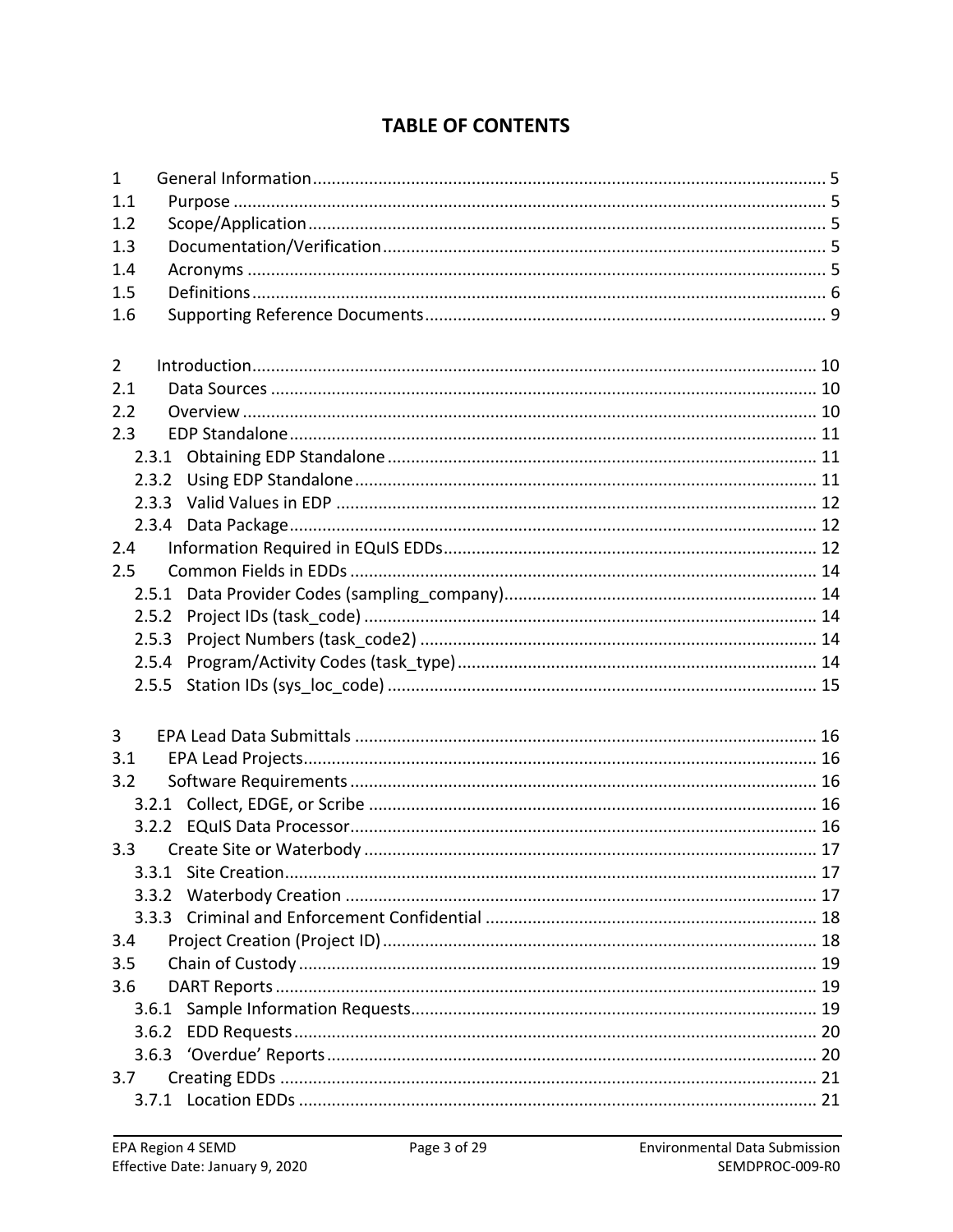|      | 3.7.3 |  |  |  |  |  |  |  |  |  |
|------|-------|--|--|--|--|--|--|--|--|--|
|      | 3.7.4 |  |  |  |  |  |  |  |  |  |
|      |       |  |  |  |  |  |  |  |  |  |
| 3.8  |       |  |  |  |  |  |  |  |  |  |
| 3.9  |       |  |  |  |  |  |  |  |  |  |
| 3.10 |       |  |  |  |  |  |  |  |  |  |
|      |       |  |  |  |  |  |  |  |  |  |
| 4    |       |  |  |  |  |  |  |  |  |  |
| 4.1  |       |  |  |  |  |  |  |  |  |  |
| 4.2  |       |  |  |  |  |  |  |  |  |  |
| 4.3  |       |  |  |  |  |  |  |  |  |  |
| 4.4  |       |  |  |  |  |  |  |  |  |  |
| 4.5  |       |  |  |  |  |  |  |  |  |  |
| 4.6  |       |  |  |  |  |  |  |  |  |  |
|      |       |  |  |  |  |  |  |  |  |  |
|      |       |  |  |  |  |  |  |  |  |  |
| 4.7  |       |  |  |  |  |  |  |  |  |  |
| 4.8  |       |  |  |  |  |  |  |  |  |  |
| 4.9  |       |  |  |  |  |  |  |  |  |  |
| 4.10 |       |  |  |  |  |  |  |  |  |  |
|      |       |  |  |  |  |  |  |  |  |  |
| 5    |       |  |  |  |  |  |  |  |  |  |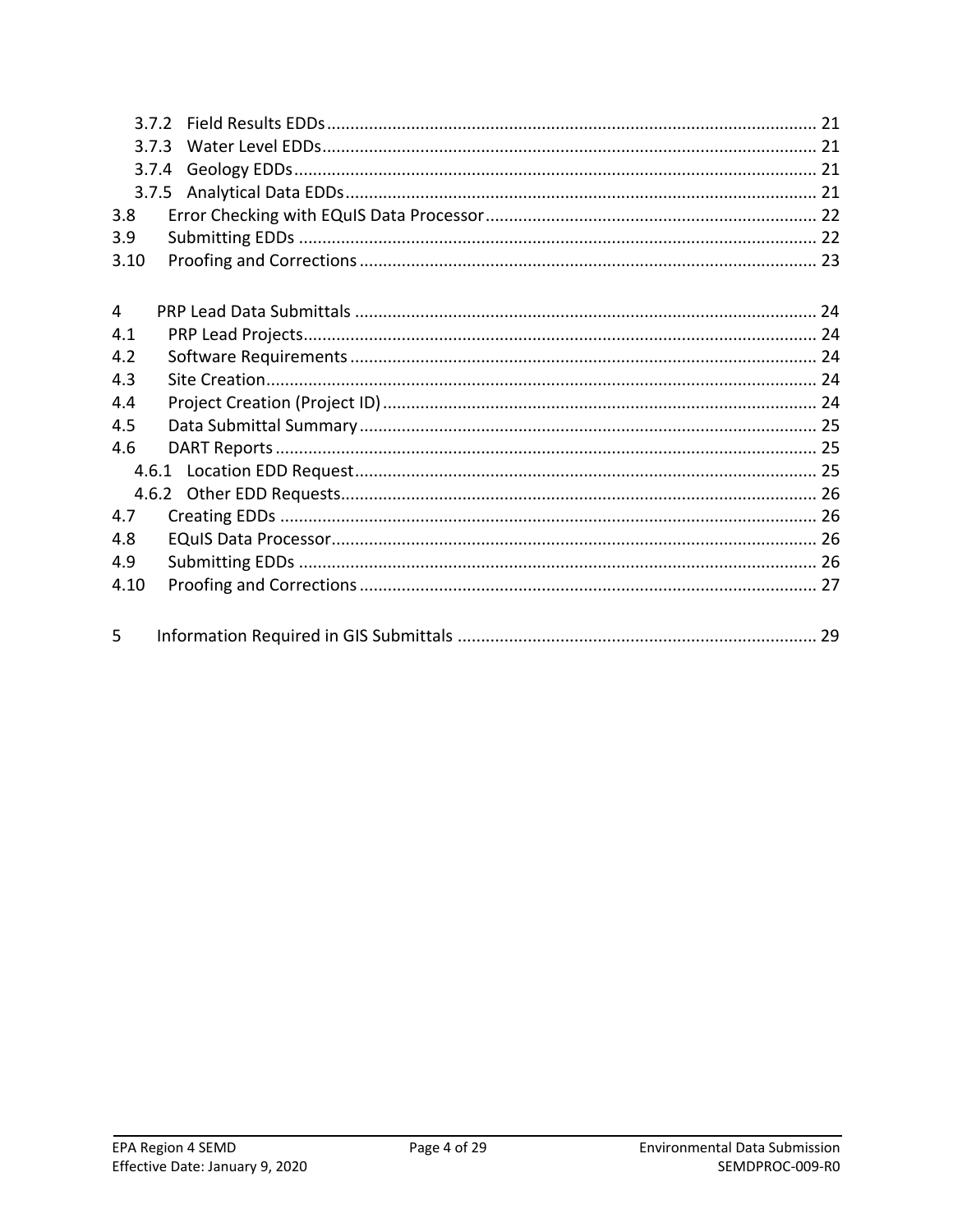# <span id="page-4-0"></span>**1 General Information**

### <span id="page-4-1"></span>**1.1 Purpose**

This document describes the methods to be used in submitting environmental data electronically to the United States Environmental Protection Agency (the EPA) Region 4 Superfund and Emergency Management Division (SEMD) personnel and their contractors as well as other EPA personnel working on the EPA Region 4 Superfund Program sites and/or projects. These methods occur during field activities that result in creating, handling, and managing field documentation and resulting in the creation of environmental data to be submitted to the EPA Region 4 data management system. The goal of this SOP for environmental data submission is to guide the EPA Region 4 SEMD personnel and contractors to submit the appropriate required electronic data.

## <span id="page-4-2"></span>**1.2 Scope/Application**

The methods described in this document are to be used by all data providers when preparing and submitting environmental data electronically to the EPA Region 4, regardless of the originating program. The enforcement of such methods is supported by the SEMD Director's Memo "Region 4 Data Management and Electronic Data Deliverables" that may be found at:

<http://www2.epa.gov/sites/production/files/2015-09/documents/ddeddmemo.pdf>

This document does not cover the use of DART, EQuIS™ Professional, or creating maps and reports. Extensive documentation on the use of EQuIS Professional and EQuIS Enterprise can be found at: [https://help.earthsoft.com.](https://help.earthsoft.com/)

## <span id="page-4-3"></span>**1.3 Documentation/Verification**

This procedure was prepared by persons deemed technically competent by the EPA Region 4 SEMD personnel, based on their knowledge, skills and abilities, and has been tested in practice and reviewed in print by a subject matter expert. The official copy of this procedure will be scanned into the EPA's Superfund Enterprise Management System (SEMS) and published on EPA's internet. The Document Control Coordinator (DCC) is responsible for ensuring the most recent version of the procedure is placed in SEMS and for maintaining records of review conducted prior to its issuance.

## <span id="page-4-4"></span>**1.4 Acronyms**

- CAD Computer-Aided Drafting
- CLP Contract Laboratory Program
- DART Data Archival and ReTrieval
- DCC Document Control Coordinator
- EDD Electronic Data Deliverable
- EDGE EQuIS Data Gathering Engine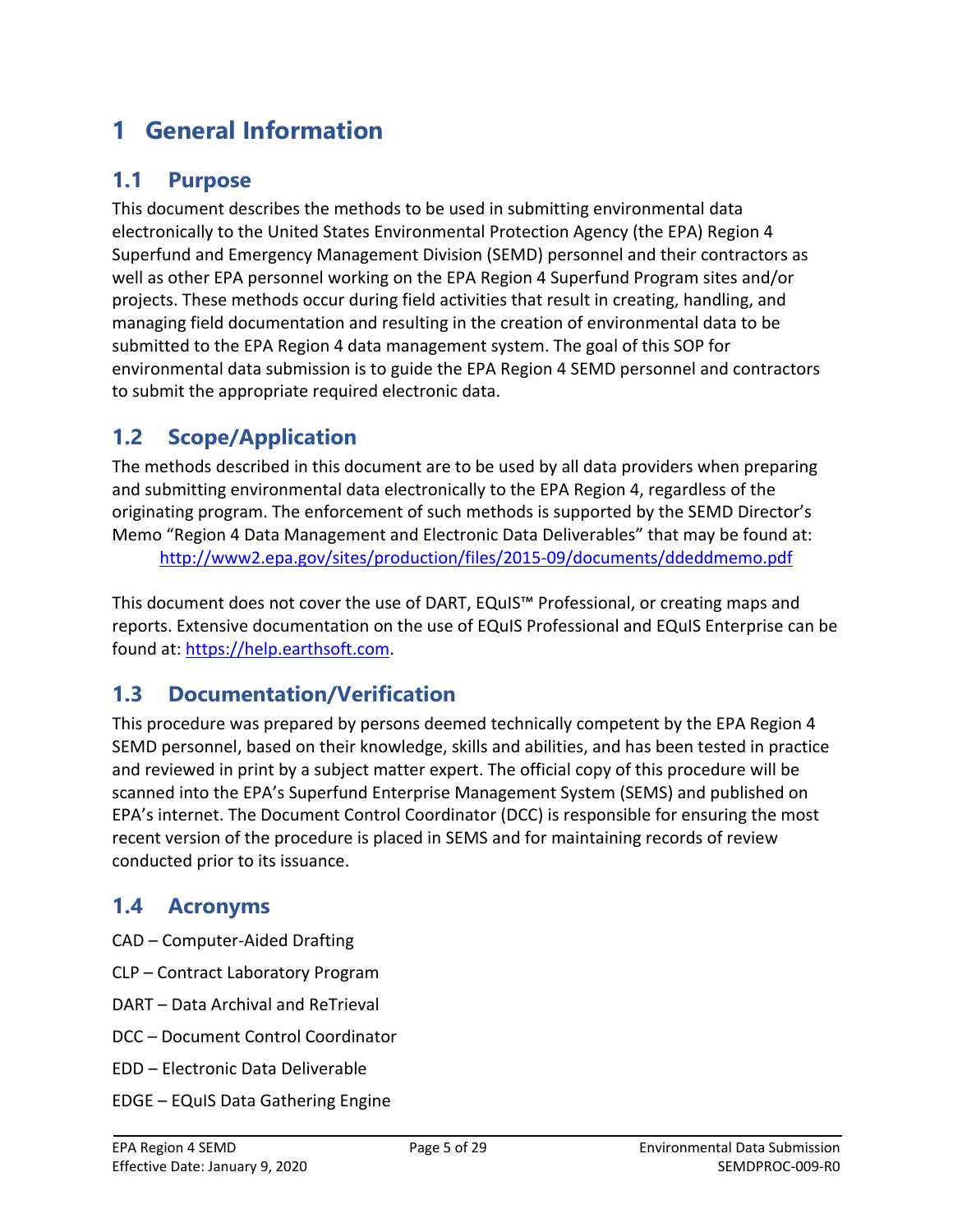- EDP EQuIS Data Processor
- EQuIS**™** Environmental Quality Information System
- EPA United States Environmental Protection Agency
- GIS Geographic Information System
- GNIS Geographic Names Information System
- GPS Global Positioning System
- LIMS Laboratory Information Management System
- LSASD Laboratory Services and Applied Science Division
- OSC EPA's On Scene Coordinator
- NPL National Priorities List
- PRP Potentially Responsible Party
- QAPP Quality Assurance Project Plan
- R4DART United States Environmental Protection Agency, Region 4 DART
- R4LIMS United States Environmental Protection Agency, Region 4 LIMS
- RCRA Resource Conservation and Recovery Act
- RPM Remedial Project Manager
- SEMD Superfund and Emergency Management Division
- SEMS Superfund Enterprise Management System
- SMO Sample Management Office
- URL Uniform Resource Locator
- USGS United States Geological Survey
- <span id="page-5-0"></span>XML – Extended Markup Language

## **1.5 Definitions**

**Activity Code** (task\_type) – Descriptive code for the EPA activity (RA - Remedial Action, RI – Remedial Investigation, etc.) for which the event is required. Activity Code values are a controlled vocabulary.

**Analytical Data** – Data reported by a fixed-base laboratory.

**Controlled Vocabulary** – See Valid Values.

**Data Package** – A data package is a software archive (.dat format) containing one or more Electronic Data Deliverables.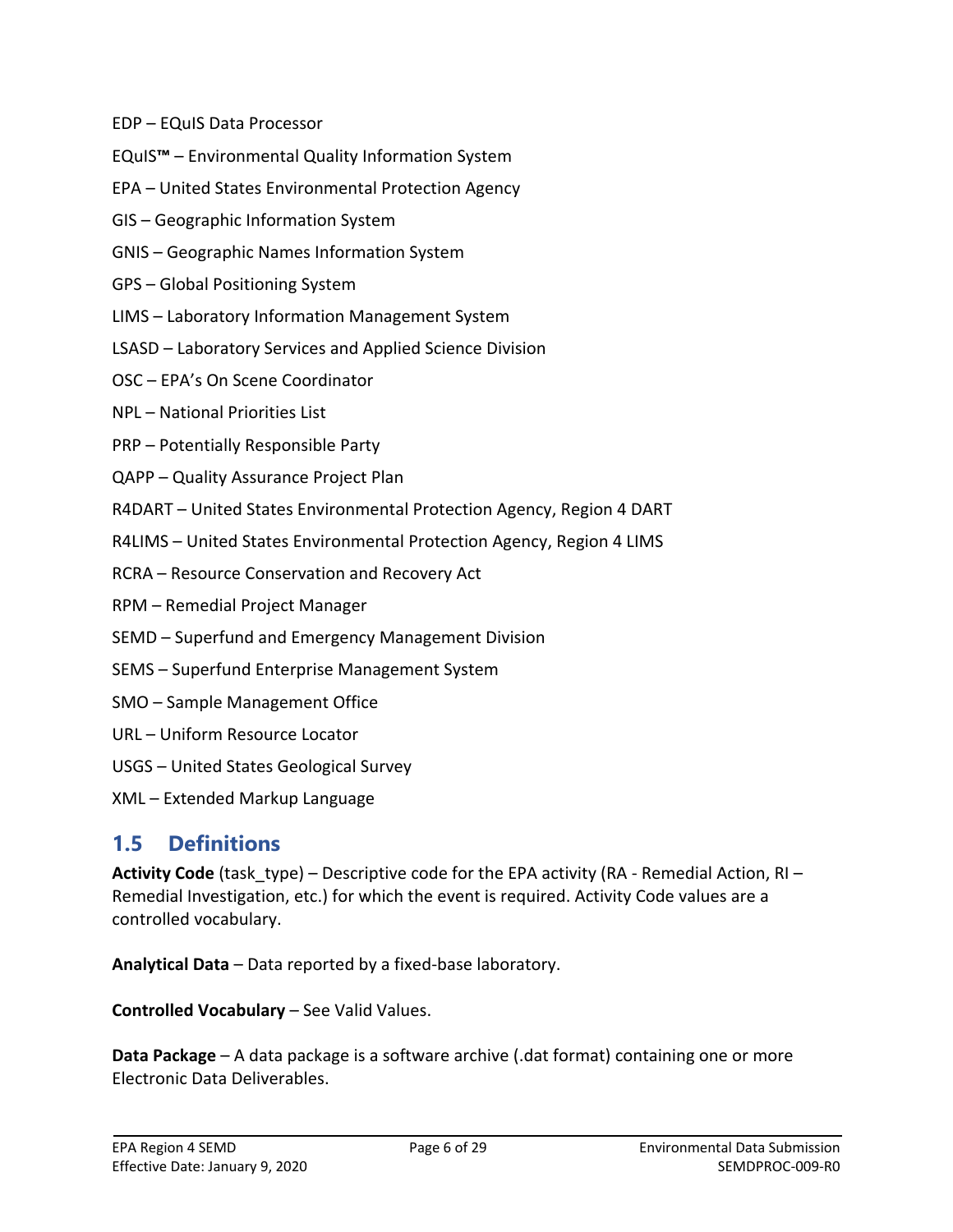**Data Provider** – The entity responsible for the electronic submission of environmental data to the EPA Region 4. Data providers are identified by a code value that is a controlled vocabulary.

**Data Submittal Summary** – A summary of the data proposed for submittal by the data provider for the Potentially Responsible Party and fund lead projects not scheduled through R4LIMS.

**Electronic Data Deliverable** – An archive zip file saved with a ".dat" extension holding one or more tab-delimited text files containing the environmental data to be submitted. An EDD file follows a consistent design meant to organize information in a useful format and typically contains header row(s) that describe what information should be completed in each column.

**Element** – LIMS system used to report LSASD and CLP analytical data.

**EQuIS Collect** – A user friendly, mobile field application from EarthSoft, Inc. for collecting environmental and geotechnical data on a smart phone, tablet, or computer. EQuIS Collect uses EDP to verify and enforce data quality in real time.

**EQuIS Data Gathering Engine** – Software from EarthSoft, Inc. that runs on a tablet or computer to ensure accurate and complete field data collection events. EDGE includes EDP for live, realtime error checking of data submissions.

**EQuIS Data Processor** – Software from EarthSoft, Inc. used to check the EDDs for data completion, referential integrity, and identify and correct errors prior to submission.

**EQuIS Professional** – Workstation Software from EarthSoft, Inc. used by data managers that interfaces to the EPA Region 4 database.

**Esri** – A software development and services company providing Geographic Information System software.

**Field Results Data** – Field analytical data such as pH, dissolved oxygen, XRF, etc. These data may be generated from EDGE, EQuIS Collect, or Scribe.

**Format File** – The EDP format file is the essence of data checking with EDP and contains the definitions and restrictions for each individual field in available data tables. The format file controls data checks, formatting, and enumerations.

**Geographic Information System Data** – GIS data, as they relate to the Superfund program, may include point data (latitude/longitude), lines, and/or polygons representing some site-related area of interest. Computer-aided drafting (CAD), image formatted files, and tabular data are also acceptable data formats so long as they meet the requirements defined in the *EPA Region 4 Geographic Information System Deliverable Guidance*.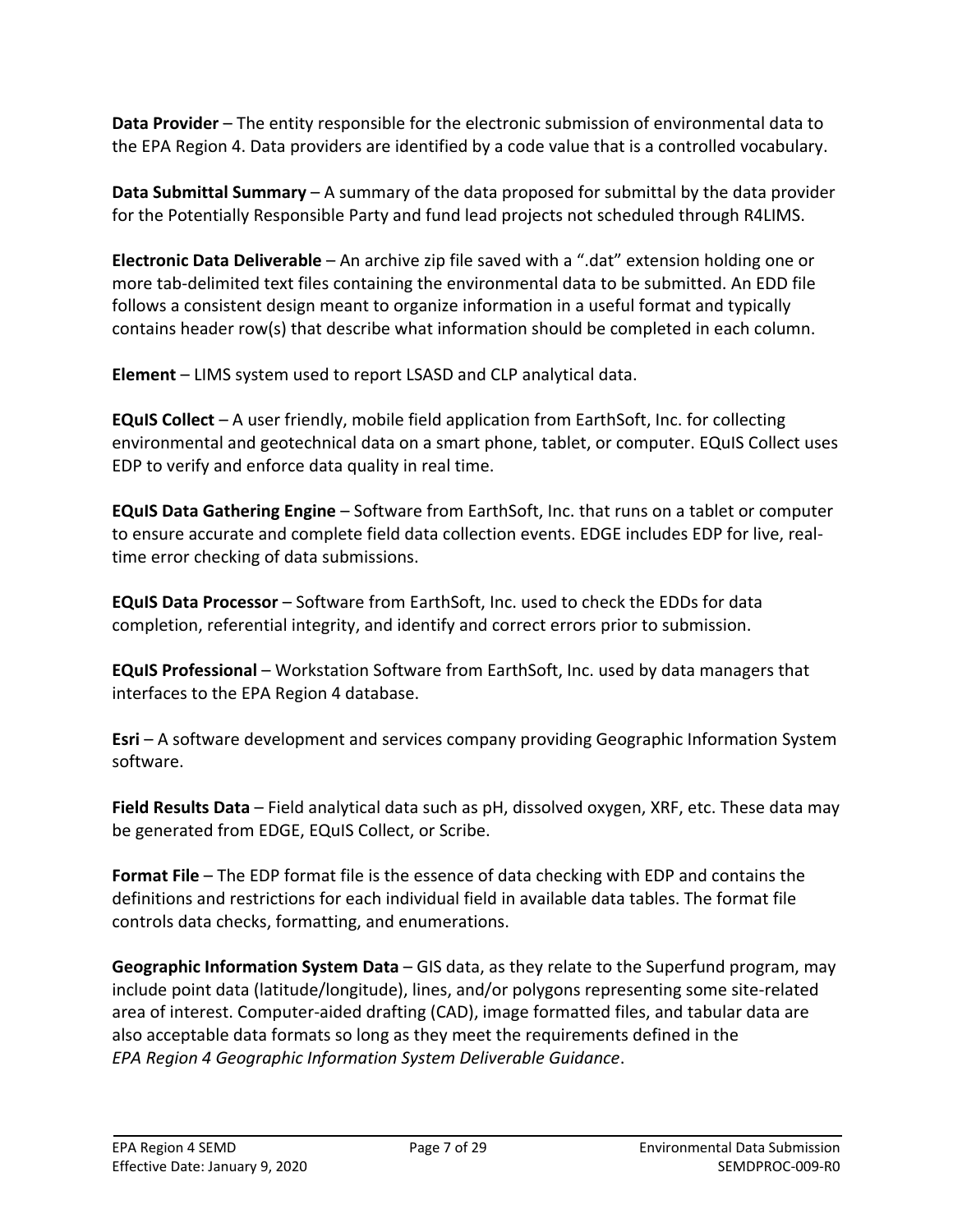**Geographic Names Information System** – The naming system was developed by the U.S. Geological Survey (USGS) in cooperation with the U.S. Board on Geographic Names (BGN), and contains information about the official names for places, features, and areas in the 50 states, District of Columbia, and territories and outlying areas of the United States, including Antarctica.

**Geology Data** – Specialized data relating to geology, such as lithology, well construction, etc.

**LIMS** – Software for managing and reporting laboratory analyses.

**Media Code** (matrix code) – A two or more character code designating the sample matrix (i.e., SW is the media code for Surface Water). Media code values are a controlled vocabulary.

**Project** – A project is defined as the data generated for a report.

**Project ID** (task code) – Unique ID associated with a project QAPP or for R4LIMS projects, it is associated with a single sampling event. For R4LIMS, this value is assigned by the Project Tracking System for the dataset being submitted. For all other project types, the R4DART will provide this Project ID.

**Project Number** (task code2) – A Project ID may have multiple Project Numbers or be the same as the Project ID. For R4LIMS, this value is assigned by the Project Tracking System for the Chain of Custody being submitted. For all other project types, R4DART will provide this Project Number.

**Project Tracking System** – The EPA Region 4 LSASD's project tracking system used for R4LIMS projects.

**Quality Assurance Project Plan** – The controlling document for proposed field work. There may be multiple Project ID numbers assigned to the QAPP and will be used in EDDs generated for that project to uniquely identify the data to that event.

**Reference Value File –** The reference value file (RVF) is associated with the EDP format file and is denoted with an .rvf file extension. This file contains the valid values reference tables that EDP uses to populate the drop-down menus that control when a specific type of value is required in an EDD. Example reference values are "mg/kg" (milligrams per kilogram) for a unit code or "GW" (groundwater) for a media code. These fields limit the type of data permitted in certain columns of the EDD, and the most recent valid values are in the RVF file. Therefore, it is extremely important to ensure you are using the most current file. Check the EarthSoft website to see if your version is current before working on your data. The link for this web site is provided below within section 2.3.2.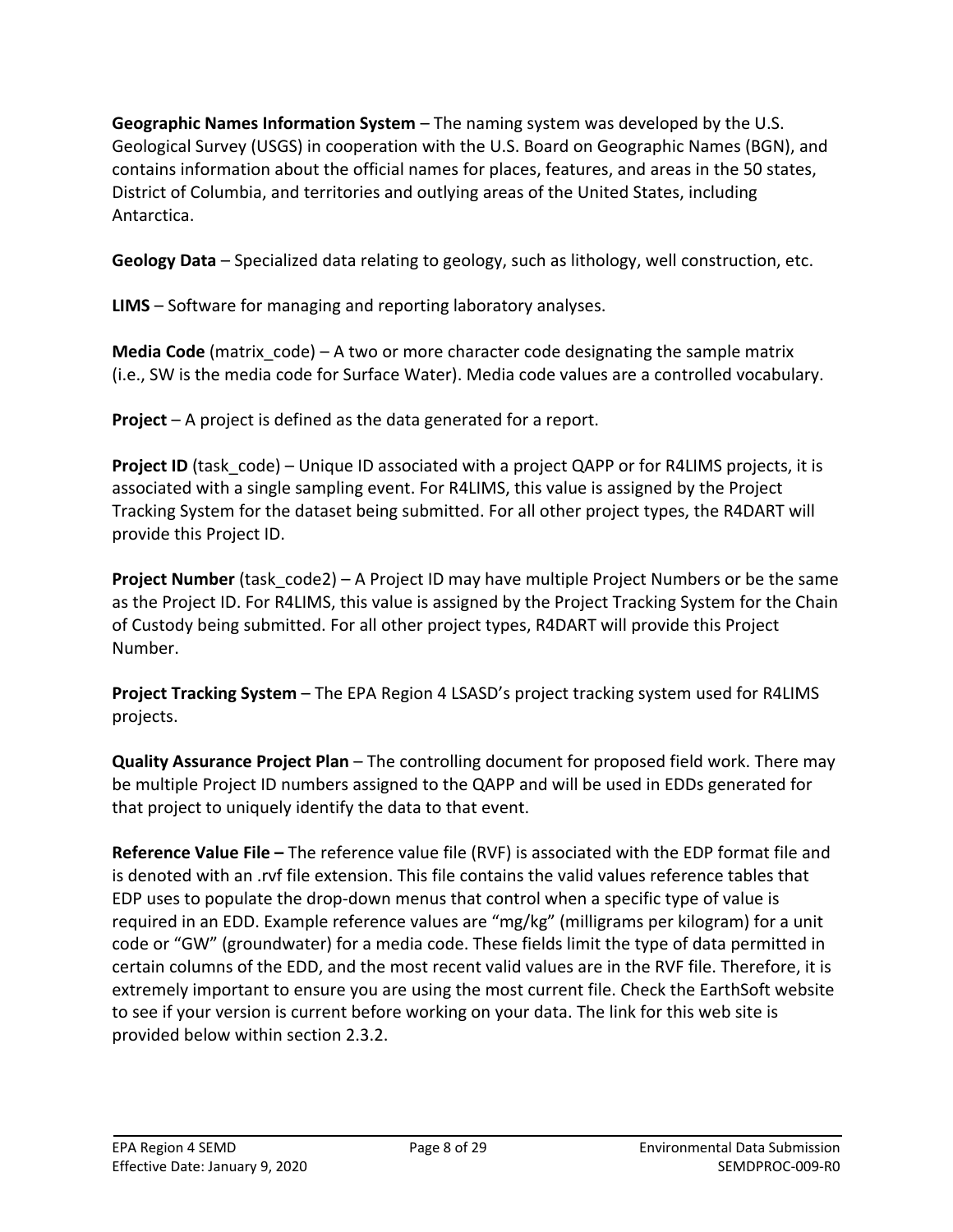**Scribe** – Scribe is a software tool developed by EPA to assist in the process of managing environmental data. Scribe captures soil, water, air, and biota sampling, observational, and monitoring field data. Scribe can import EDDs from analytical laboratories, location data from a global positioning system, and from specific laboratory and exported EQuIS EDDs.

**Shapefiles** – Map files used by Esri GIS software.

**Site (or Waterbody)** – The unique site or waterbody in DART for storing project data. Also sometimes referred to as a facility.

**Station ID** (sys loc code) – Unique designation for a sample location.

**Valid Value** – All allowable values for the field have been pre-determined. The data provider must select one of the available choices, or request a new valid value be added.

**.xml File** – File format of the electronic chain-of-custody for Scribe, Collect, and EDGE.

## <span id="page-8-0"></span>**1.6 Supporting Reference Documents**

EPA Region 4 EDD Format File Guide.

The EPA Region 4 EDD Format File Guide provides detailed information for the creation of the EDD files that are required to be submitted.

EPA Region 4 EQuIS Data Processor Reference Manual.

The EPA Region 4 EQuIS Data Processor Reference Manual provides the information needed to download, install and maintain the EDP software, as well as how to use the software to proof EDDs and create data packages.

EPA Region 4 Geographic Information System Deliverable Guidance.

The EPA Region 4 GIS Deliverable Guidance document provides specific requirements and file delivery formats for all GIS materials developed in support of the program.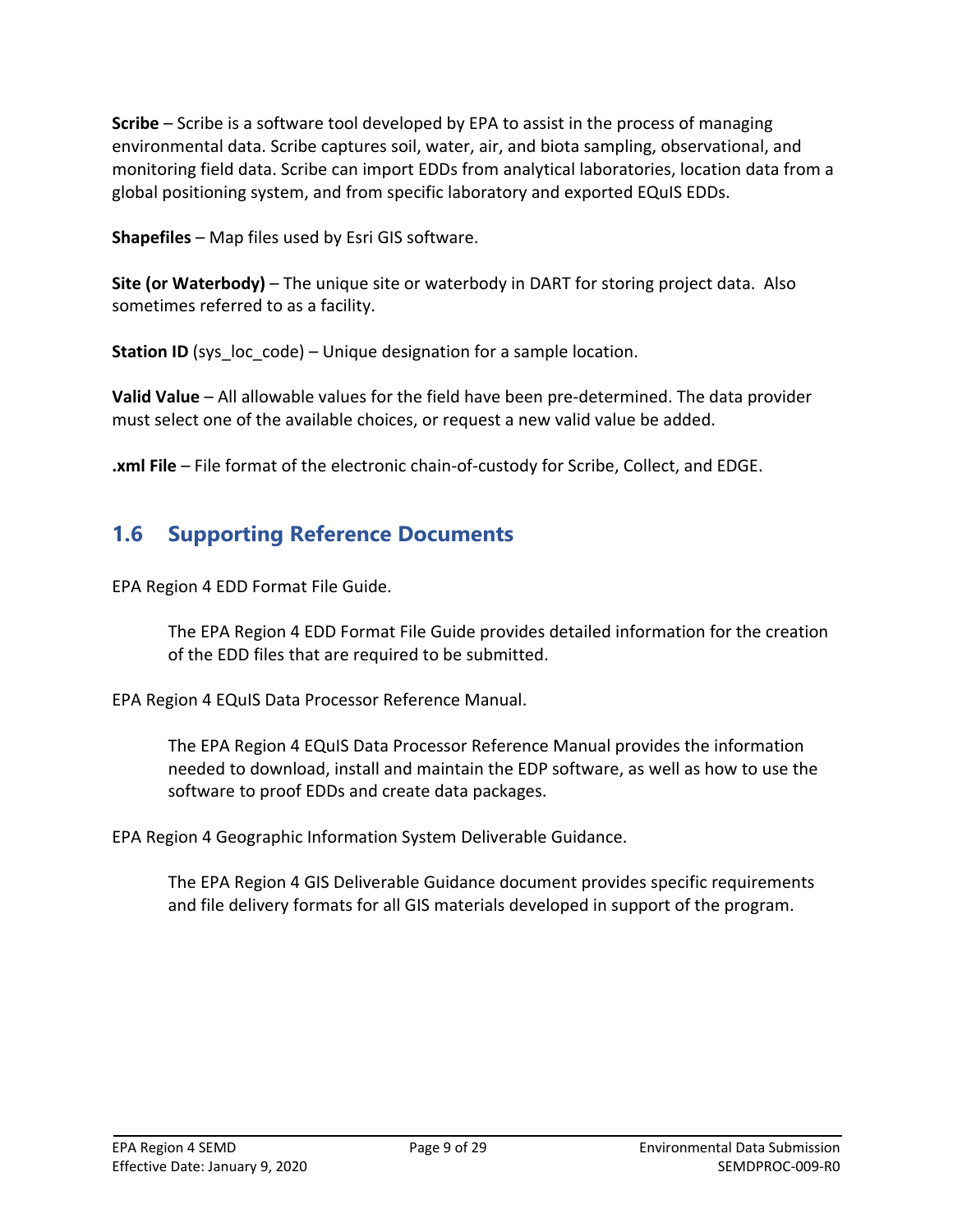# <span id="page-9-0"></span>**2 Introduction**

## <span id="page-9-1"></span>**2.1 Data Sources**

Data is submitted electronically to the EPA Region 4 from multiple sources. It should be emphasized that the differences between the processes for data submittal arise solely from the inherent efficiencies afforded to EPA lead investigations because the work may be done 'in-house'. There is **no** difference in the types of data submitted, or the format of the files being submitted. Regardless of how EDD files are created (or what organization led the investigation), the files must meet the specifications of the *EPA Region 4 EDD Format File Guide*. All GIS materials developed in support of the program must meet the specific requirements and file delivery formats specified in the *EPA Region 4 Geographic Information System Deliverable Guidance*.

## <span id="page-9-2"></span>**2.2 Overview**

The following summary provides a general outline of the process for submitting environmental data to the EPA Region 4.

**Create the Site or Waterbody** – If the site or waterbody does not exist in DART, it must be created. Creating the site or waterbody is the responsibility of the R4DART coordinator.

**Create the Project** – For R4LIMS projects, before data can be accepted by LSASD, a receiving project must be created in the R4LIMS System. Creating the project is the responsibility of the EPA Region 4 Sample Coordinator or EPA LSASD project lead.

**Data Submittal Summary** – For non R4LIMS, a projects summary of the data must be submitted to provide a check that all data is received. The data provider is responsible for this task.

**DART Reports** – For R4LIMS projects, reports are sent out automatically after the chain-ofcustody information is uploaded to the Project Tracking System. The data provider (or EPA LSASD project leader) is responsible for responding to these reports.

**Create EDD(s)** – Create EDDs to match the Data Submittal Summary. The data provider (or the EPA LSASD project leader) is responsible for this task.

**Check EDD(s) with EDP** – All EDDs must be checked with EDP prior to submittal to the R4DART coordinator. The data provider (or EPA LSASD project leader) is responsible for this task.

**Submit EDD(s)** – Submit all EDDs to [EPAR4@EQuISonline.com.](mailto:EPAR4@EQuISonline.com) Attach the EDD(s) to the requesting email. The data provider (or EPA LSASD project leader) is responsible for this task.

**Proof and Correct as Needed** – Notify [R4DART](mailto:EPAR4@EQuISonline.com) of any needed corrections or additions arising from the EDDs being rejected. It is the EPA Region 4's responsibility to update or add any information needed and inform back to the data provider completion or denial of request with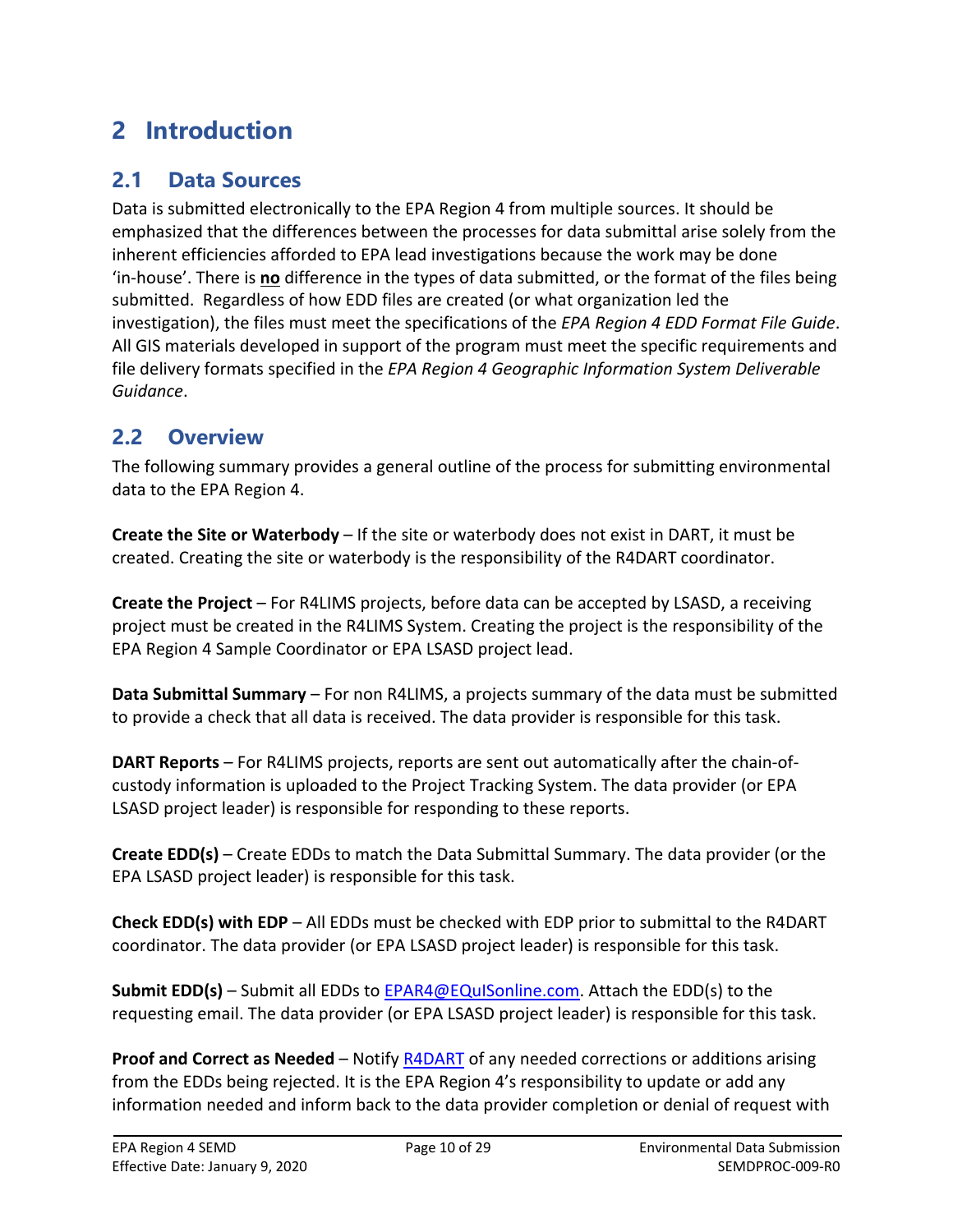alternate action. It is then the responsibility of the data provider (or the EPA LSASD project leader) to proof the data for accuracy and resubmit with any needed corrections.

The system is designed for data to be submitted once (i.e., sample coordinates and screening intervals for a monitoring well are submitted one time).

The details for successfully completing the above steps can be found in Section 3 for EPA fund lead data submittals and Section 4 for Potentially Responsible Party (PRP) lead data submittals.

**GIS Data Submittal** – GIS data deliverables must accompany the submission of a final report to the EPA Region 4 (see Section 5 for instructions).

## <span id="page-10-0"></span>**2.3 EDP Standalone**

If you are a data provider to the EPA Region 4 and do not have access to an EPA workstation, you will need to download and install the EQuIS Data Processor (EDP) Standalone software. There is no charge to the user for this software. If you have access to an EPA workstation and need EDP installed, email [R4DART@epa.gov.](mailto:R4DART@epa.gov)

### <span id="page-10-1"></span>**2.3.1 Obtaining EDP Standalone**

Instructions for obtaining, installing, registering, and maintaining EDP Standalone can be found in the *EPA Region 4 EQuIS Data Processor Reference Manual*.

### <span id="page-10-2"></span>**2.3.2 Using EDP Standalone**

EDP Standalone can be used to create smaller EDD files, but its primary function is to check EDDs for errors and create data packages for submittal.

The structure of the EPA Region 4 EDD files is determined by the format file. If the format of any of the EDDs must be changed (rarely), then it will be necessary for users of the standalone version of EDP to obtain the updated format file. Instructions for downloading and installing updated format files can be found in the *EPA Region 4 EQuIS Data Processor Reference Manual*.

Likewise, if the valid values used by EPA Region 4 are updated, it will then be necessary for users of the EDP Standalone to obtain the updated reference value file (.rvf). The current version of the EPA Region 4 .rvf file is at:

[https://www.epa.gov/superfund/region-4-superfund-electronic-data-submission.](https://www.epa.gov/superfund/region-4-superfund-electronic-data-submission)

This file is updated periodically when the valid values are updated.

The EPA Region 4 will notify all data providers, currently in the database, when it is necessary to update these files, but it is the responsibility of the data provider to ensure that the most current version is being used.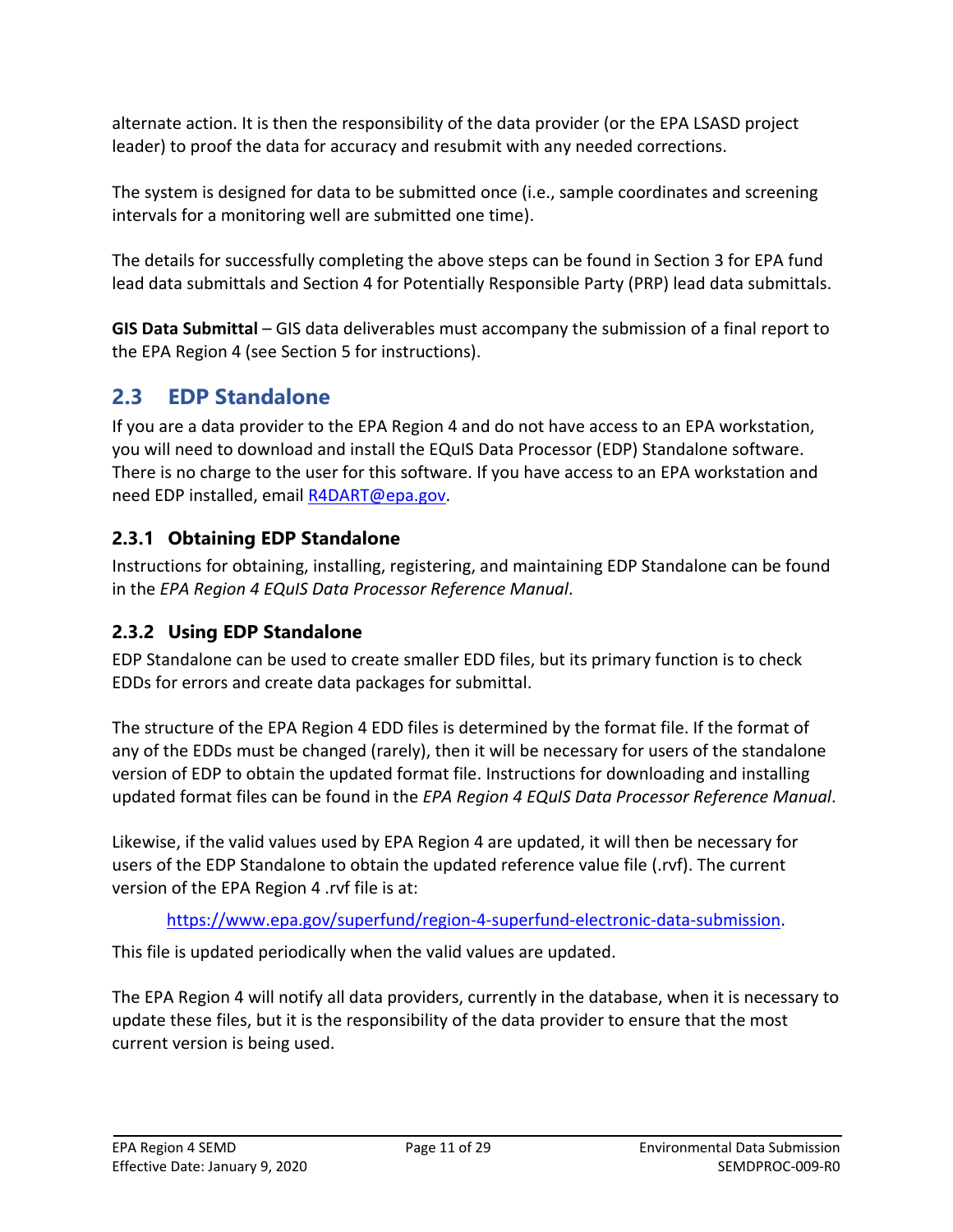#### <span id="page-11-0"></span>**2.3.3 Valid Values in EDP**

The EPA Region 4 valid values can be viewed in EDP by starting EDP, then clicking on the "Reference Values" tab in the lower left corner.

If you need a valid value that is not in the list (rare analyte, new analytical method, etc.), you may request it be added as outlined in the *EPA Region 4 EDD Format File Guide*.

#### <span id="page-11-1"></span>**2.3.4 Data Package**

A data package is created by EDP when the 'sign and submit' function is used to save the EDD. This creates an archive file (.zip) containing all EDDs that were loaded into EDP. The data package must be properly named, including .dat file extension.

## <span id="page-11-2"></span>**2.4 Information Required in EQuIS EDDs**

An EDD is a tab-delimited text file containing environmental data in the EPA Region 4 format. Detailed information on all EDD formats may be found in the *EPA Region 4 EDD Format File Guide*. Table 2-1 is a check list of which EDD files are required based on the type of field activity. When planning field activities, consider the data requirements to ensure appropriate data collection and reporting to meet project objectives. Verify with your RPM if you should be completing other EDDs in addition to the required EDDs for the field activity. A brief summary of the more commonly used formats can be found below.

**Location EDDs** – These EDDs provide coordinates for sampling locations, along with a simple indication of the quality of the information. Because all other EDDs rely upon this information, the Location EDD is the first EDD that is submitted.

**Field Results EDDs** – These EDDs provide the results of field analyses (e.g., XRF, pH, temperature, turbidity, etc.).

**Water Level EDDs** – These EDDs provide groundwater elevation data. If a water level EDD is submitted, a Location EDD with the ground surface elevation (measured to top of casing for wells) is required. In addition, each Water Level EDD must have a matching Well Datum EDD (EPAR4\_WellDatum\_v1) to identify the measuring point of the Water Level Depth. The Well Datum EDD is required when submitting water levels for the first time and any time a well is modified.

**Geology EDDs** – These EDDs provide information about well construction, lithology, etc. If groundwater samples are to be submitted, the screening intervals must have been recorded using the well construction EDD (EPAR4\_WellConstruction\_v1).

**Analytical Data EDDs** – Provide the fixed-base laboratory analytical data. The data is in a threefile format.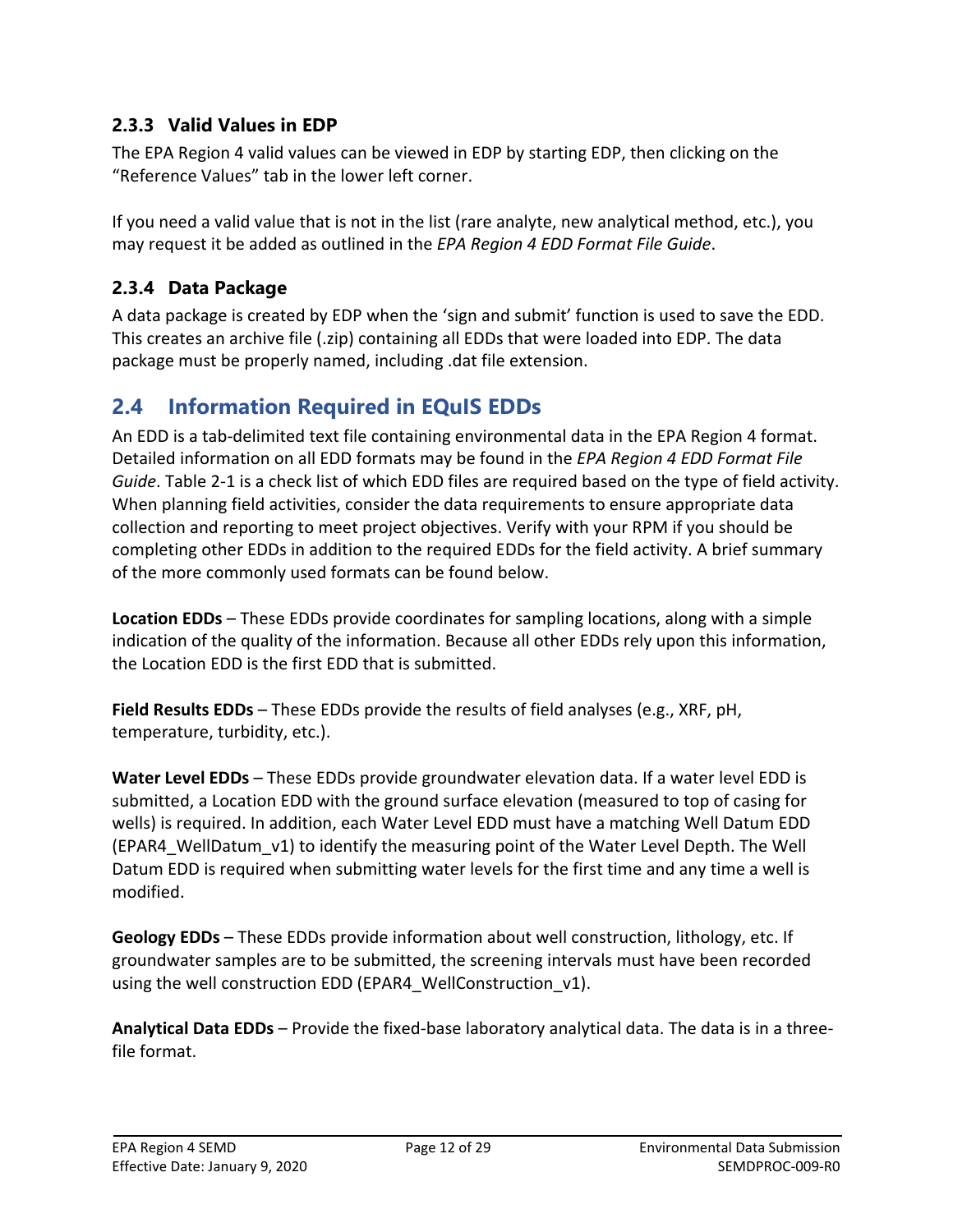| Access <sup>5</sup><br>Land                                                       | ₹              | 7                           | ×          | ×                       | ×               | ×                | ×                  | ×                          | ×             | ×         | ×         | ×               | ×                      | ×                      | ×            | ×                    | ×          | ×                  | ×          |                                                                                                                                                                        |
|-----------------------------------------------------------------------------------|----------------|-----------------------------|------------|-------------------------|-----------------|------------------|--------------------|----------------------------|---------------|-----------|-----------|-----------------|------------------------|------------------------|--------------|----------------------|------------|--------------------|------------|------------------------------------------------------------------------------------------------------------------------------------------------------------------------|
| Direction <sup>4</sup><br>Air Speed/<br>Windrose                                  | ₹              | 7                           | ×          | ×                       | ×               | ×                | ×                  | ×                          | ×             | ×         | ×         | ×               | ×                      | ×                      | ×            | ×                    | ×          | ×                  | ×          |                                                                                                                                                                        |
| Intrusion<br>(sub slab)<br>Vapor                                                  | ▼              | 7                           | ×          | ×                       | ×               | ×                | ×                  | ×                          | ×             | ×         | ×         | >               | マ                      | ₹                      | 7            | 7                    | 7          | 7                  | ॽ          |                                                                                                                                                                        |
| Soil-Gas <sup>3</sup><br><b>Ambient</b><br>Air,                                   | ₹              | 7                           | ×          | ×                       | ×               | ×                | ×                  | 7                          | 7             | ▼         | 7         | ×               | ×                      | ×                      | ×            | ×                    | ×          | ×                  | ×          |                                                                                                                                                                        |
| Residential<br>Supply <sup>2</sup><br>Tap on<br>Public                            | ▼              | ×                           | ×          | ×                       | ×               | ×                | ×                  | ▼                          | 7             | ▼         | 7         | ×               | ×                      | ×                      | ×            | ×                    | ×          | ×                  | ×          |                                                                                                                                                                        |
| Groundwater<br>Potable Wells)<br><b>Residential or</b><br>(Irrigational<br>Wells, |                | ×                           | 7          | ×                       | ×               | `×               | ∼                  | ᅐ                          | ᅐ             | ▼         | 7         | ×               | ×                      | ×                      | ×            | ×                    | ×          | ×                  | ×          |                                                                                                                                                                        |
| Groundwater<br>(Monitoring<br>Piezometer,<br>Temporary<br>Well,<br>Well)          | ▼              | ×                           | ॽ          | ×                       | ×               | >                | >                  | 7                          | ₹             | ₹         | 7         | ×               | ×                      | ×                      | ×            | ×                    | ×          | ×                  | ×          | When requested, schematics and photos should be submitted. Examples are boring logs, monitoring wells, locations, etc. Historic information may be sent as a PDF file, |
| Surface<br>Water                                                                  | ₹              | ×                           | ×          | ×                       | ×               | ×                | ×                  | ▼                          | 7             | ▼         | ∍         | ×               | ×                      | ×                      | ×            | ×                    | ×          | ×                  | ×          |                                                                                                                                                                        |
| Sediment                                                                          | ▼              | ×                           | ×          | ×                       | ×               | ×                | ×                  | ▼                          | ▼             | ▼         | 7         | ×               | ×                      | ×                      | ×            | ×                    | ×          | ×                  | ×          |                                                                                                                                                                        |
| Installation<br>lew and<br>(New and<br>Existing)<br>Well                          | ▼              | ×                           |            | $\sqrt{6}$              |                 | ×                | ×                  | 7                          | 7             | 7         |           | ×               | ×                      | ×                      | ×            | ×                    | ×          | ×                  | ×          | except for well screen information which must be submitted in an EDD.                                                                                                  |
| Cores <sup>1</sup><br>Borings,<br>Soil                                            | ₹              | ×                           | ×          | ×                       | >               | ×                | ×                  | ⇒                          | マ             | ᅐ         | >         | ×               | ×                      | ×                      | ×            | ×                    | ×          | ×                  | ×          |                                                                                                                                                                        |
| Subsurface)<br>(Surface<br>Soil<br>and                                            | >              | ×                           | ×          | ×                       | >               | ×                | ×                  | ᅐ                          | 7             | ᅐ         | ᅐ         | ×               | ×                      | ×                      | ×            | ×                    | ×          | ×                  | ×          |                                                                                                                                                                        |
| EDDs/Tables/Format<br>Sections                                                    | EPAR4 Location | EPAR4 Location<br>Parameter | EPAR4 Well | EPAR4 Well Construction | EPAR4 Lithology | EPAR4 Well Datum | EPAR4 Water Levels | <b>EPAR4 Field Results</b> | EPAR4 Fsample | EPAR4 TST | EPAR4 RES | VI Bldg Address | VI Building Inspection | VI Building Parameters | VI Locations | VI Outdoor Locations | VI Samples | VI Test Results QC | VI Batches | Files                                                                                                                                                                  |

Table 2-1 Required EDD Files

 $V = Required; x = Not Required$ 

<sup>1</sup> Cores can include Membrane Interface Probes (MIPs) and Cone Penetration Readouts

<sup>2</sup> Not private well (municipal or community supplied)

<sup>3</sup>Should be measured away from buildings; not for vapor intrusion studies

<sup>4</sup> Measure for any air sampling

5 Attach PDF file of land access agreement

<sup>6</sup>Well screen information is required, however, back fill and other construction information can be important and should included when available

7 While not required, provide whenever possible

<sup>8</sup> If encountered, add rock core fracture zones as field parameter "FI-Fracture" and denote the start and end depths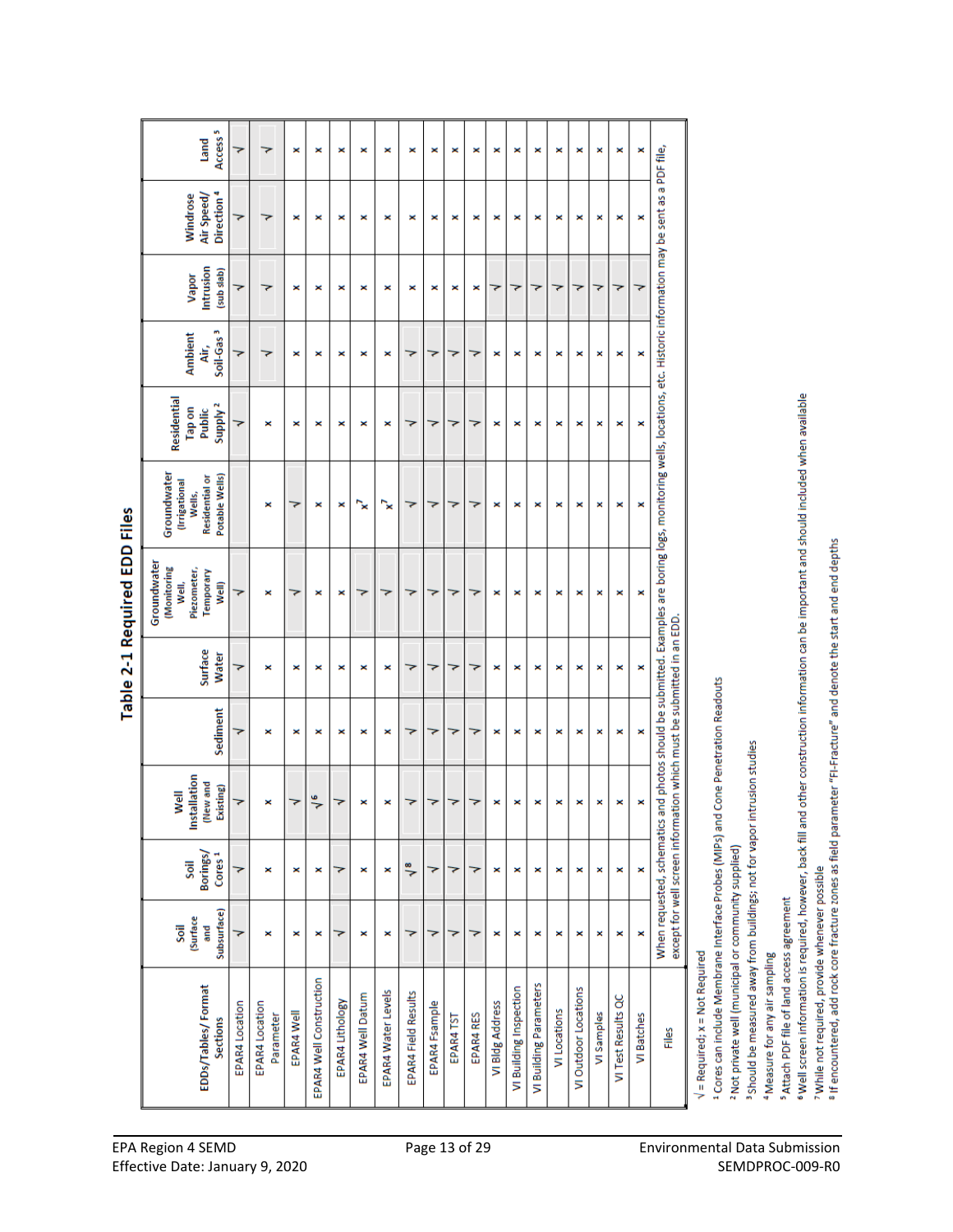## <span id="page-13-0"></span>**2.5 Common Fields in EDDs**

With few exceptions, the values described below are the first four columns of all the EPA Region 4 EDDs. See the *EPA Region 4 EDD Format File Guide* for details on your specific EDD format.

#### <span id="page-13-1"></span>**2.5.1 Data Provider Codes (sampling\_company)**

Data Provider codes are used to identify the source of the data within DART.

For R4LIMS projects, the data provider code is selected within the Project Tracking System as the project is created.

For all other projects, the data provider code is determined by R4DART (and is then provided to the data provider). If a data provider code does not exist in the system, R4DART will create one.

#### <span id="page-13-2"></span>**2.5.2 Project IDs (task\_code)**

The Project ID is a unique identifier for all data collected during an investigation. It allows data from a given study to be retrieved by the original report with which it was submitted.

For R4LIMS fund lead projects, the Project ID is generated by the R4LIMS Project System when the project is created. The Project ID is provided to data providers via the LSASD Project Tracking System email reporting system. For non R4LIMS projects, the data provider requests the Project ID from the R4DART.When Collect, EDGE or Scribe are used for the project, the Project ID is entered during the initial setup with the Site Information.

#### <span id="page-13-3"></span>**2.5.3 Project Numbers (task\_code2)**

The Project Number is typically the same as the Project ID. These are unique identifiers for all data collected during an event for the investigation or when multiple laboratories are needed. The Project Number allows data from a given study to be retrieved by the original report with which it was submitted.

For R4LIMS fund lead projects, the Project Numbers are generated by the R4LIMS Project System when the project is created. The Project Numbers are provided to data providers via the LSASD Project Log Summary Report email. For non R4LIMS projects, the Project Number may be the same as the Project ID provided by R4DART. If a unique Project Number is required to track an individual event, request a new Project Number from R4DART.

When Collect, EDGE or Scribe are used for the project, the Project Number is entered during the chain-of-custody setup.

#### <span id="page-13-4"></span>**2.5.4 Program/Activity Codes (task\_type)**

The Program/Activity code identifies the program activity associated with the sampling event to the DART database.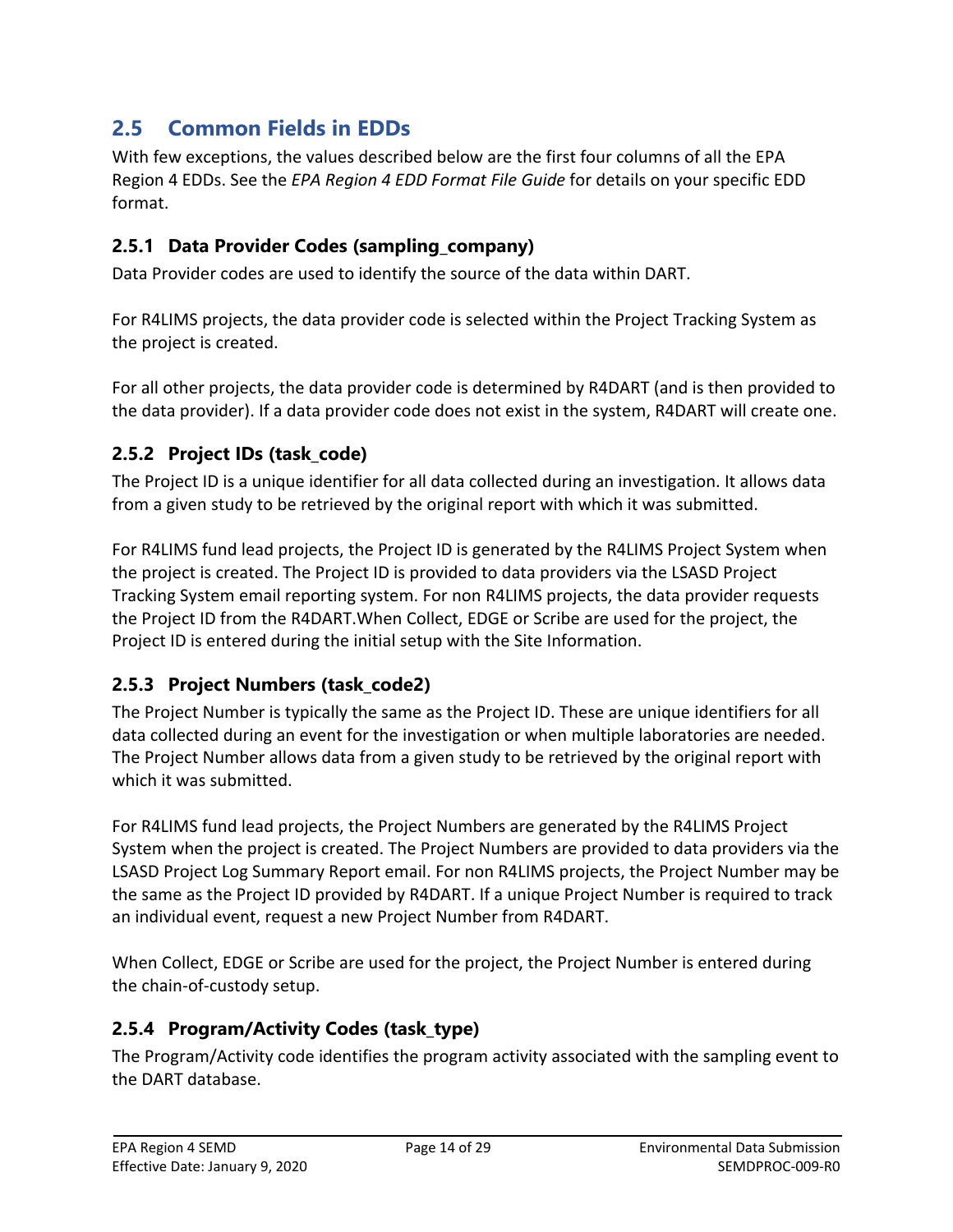For R4LIMS lead projects, the Program/Activity code is provided by the person entering project data into the R4LIMS Project System.

For non R4LIMS lead projects, the Program/Activity code is determined by the site manager (RPM or OSC) and is then provided to the data provider for entry into the activity code in the EDD.

When Collect, EDGE or Scribe are used for the project, the Program/Activity Code is entered during the initial setup with the Site Information.

## <span id="page-14-0"></span>**2.5.5 Station IDs (sys\_loc\_code)**

A Station ID is the permanent designation for a sample collection point. Once a sampling point has been established, the Station ID designation will be used for all future sampling events regardless of the entity leading the investigation. Note that the sampling point is established for a location, not a sample type.

#### **A Station ID is not a Sample ID. Sample IDs should be distinct from Station IDs to prevent confusion.**

Station ID designations should be simple and easy to remember. Do not use special characters such as the asterisk, quote, or percent symbol. The Station ID should be kept to 8 or fewer characters where possible.

For example, two samples are collected from the same location in Sandy Creek, sample SC-001- SW (a surface water sample) and SC-001-SD (a companion sediment sample). Because they were collected at the same location, both will have the same Station ID, such as SC001.

Additional example, a soil sample is collected as a part of a monitoring well installation. The subsurface soil sample is designated RF-007C-SB. The well being installed is being given the designation MW012. Sample RF-007C-SB (and all other samples collected at that well location) will have the Station ID MW012.

It may help to think of the Station ID as the permanent name for a sampling location, while any number of samples (from any media available) may be collected at that given location. A Station ID is a point on a map, and many samples may be collected from that point during an investigation (or series of investigations).

All environmental samples must have a Station ID (e.g., surface water, groundwater, sediment, surface soil, etc.).

Field blanks (trip blanks, equipment rinse blanks, etc.) do not have coordinates, and therefore, do not have Station IDs. The logic for this is built into EDP—if you try to enter a Station ID for a sample type (media code) that does not allow it, EDP will display an error. Likewise, if a media code requires a Station ID that is missing, EDP will again display an error.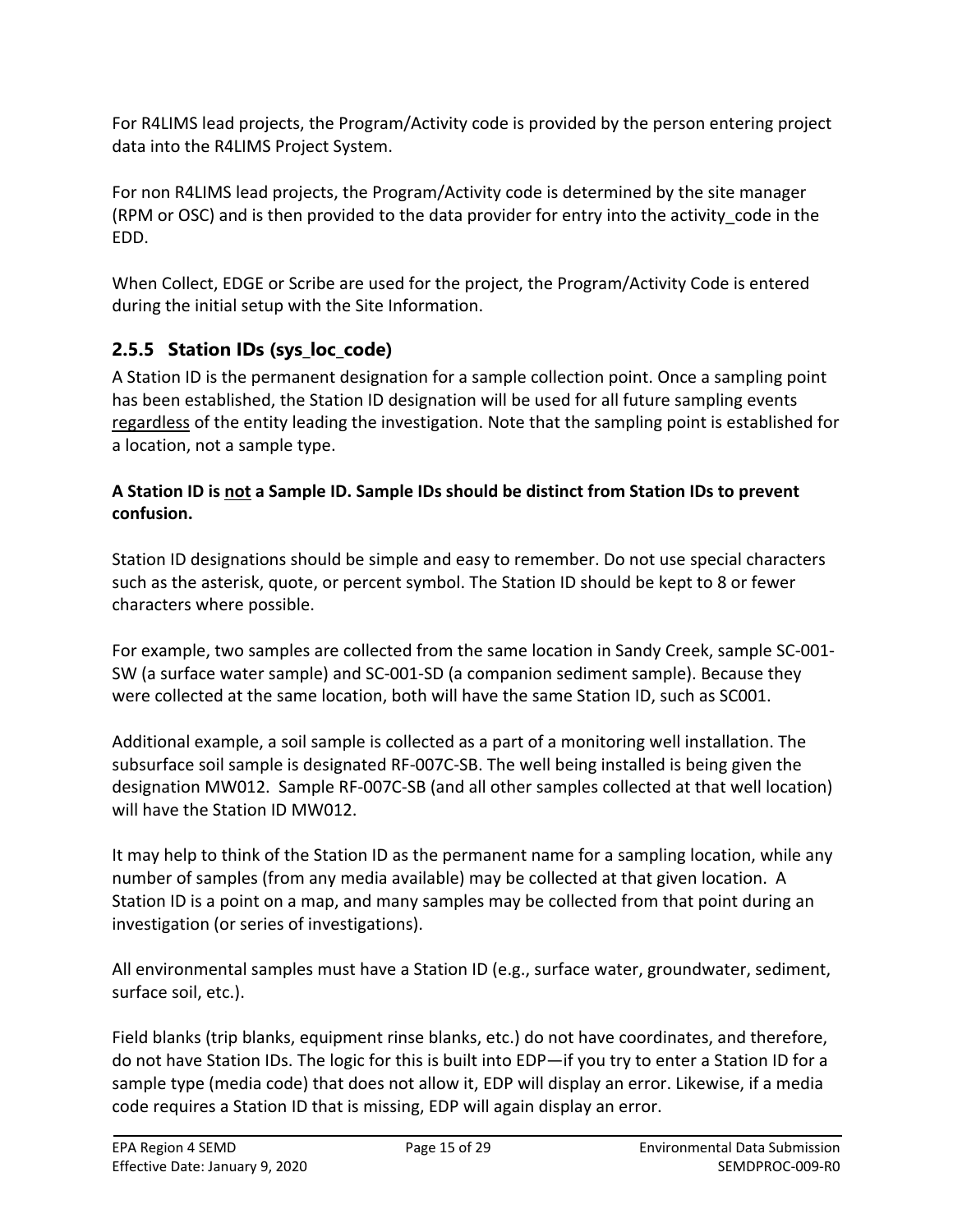# <span id="page-15-0"></span>**3 EPA Lead Data Submittals**

## <span id="page-15-1"></span>**3.1 EPA Lead Projects**

Data from all EPA lead projects (LSASD, States and EPA contractor performing organizations) using EPA laboratory resources (CLP and special purchase laboratories) must be permanently archived in DART. It is the responsibility of the EPA manager (RPM or OSC) to ensure that the data provider(s) for the investigation properly prepare and submit all EDDs.

All questions about data submittals for EPA Lead projects should be directed to: [R4DART@epa.gov.](mailto:R4DART@epa.gov)

Procedures for projects that are being conducted by PRPs can be found below (Section 4).

## <span id="page-15-2"></span>**3.2 Software Requirements**

The software listed below is required for electronic submittal of data from EPA lead projects in the EPA Region 4.

#### <span id="page-15-3"></span>**3.2.1 Collect, EDGE, or Scribe**

EQuIS Collect and EDGE are both EarthSoft developed applications and can create a Scribe like deliverable. Scribe is an EPA developed and distributed software program that is used in the EPA Region 4 to generate EDD files of chain-of-custody information.

EDGE is available for free at the EarthSoft website:

[https://earthsoft.com/products/edp/edp-format-for-epar4/.](https://earthsoft.com/products/edp/edp-format-for-epar4/)

EQuIS Collect Mobile app is available for free from the Google Play Store, Apple App Store, or Microsoft Store.

Scribe is available for free at: [https://www.ertsupport.org/Scribe.](https://www.ertsupport.org/Scribe)

In the EPA Region 4, these programs are used with DART to provide more compatibility between Element and DART, making EDD creation and submittal easier. If using Scribe, the EPA Region 4 samplers should obtain the EPA Region 4 template for the necessary customizations specific for the EPA Region 4 Scribe configuration from:

[https://response.epa.gov/site/doc\\_list.aspx?site\\_id=ScribeGIS.](https://response.epa.gov/site/doc_list.aspx?site_id=ScribeGIS)

Select the Scribe Template from the right-side category listing.

### <span id="page-15-4"></span>**3.2.2 EQuIS Data Processor**

EDP is used to check EDDs for errors prior to submission and to create the data package for submittal. It can also be used to create smaller EDDs. It is available as a free download, if the data provider does not have access to an EPA workstation. See Section 2.3 for more information on EDP Standalone.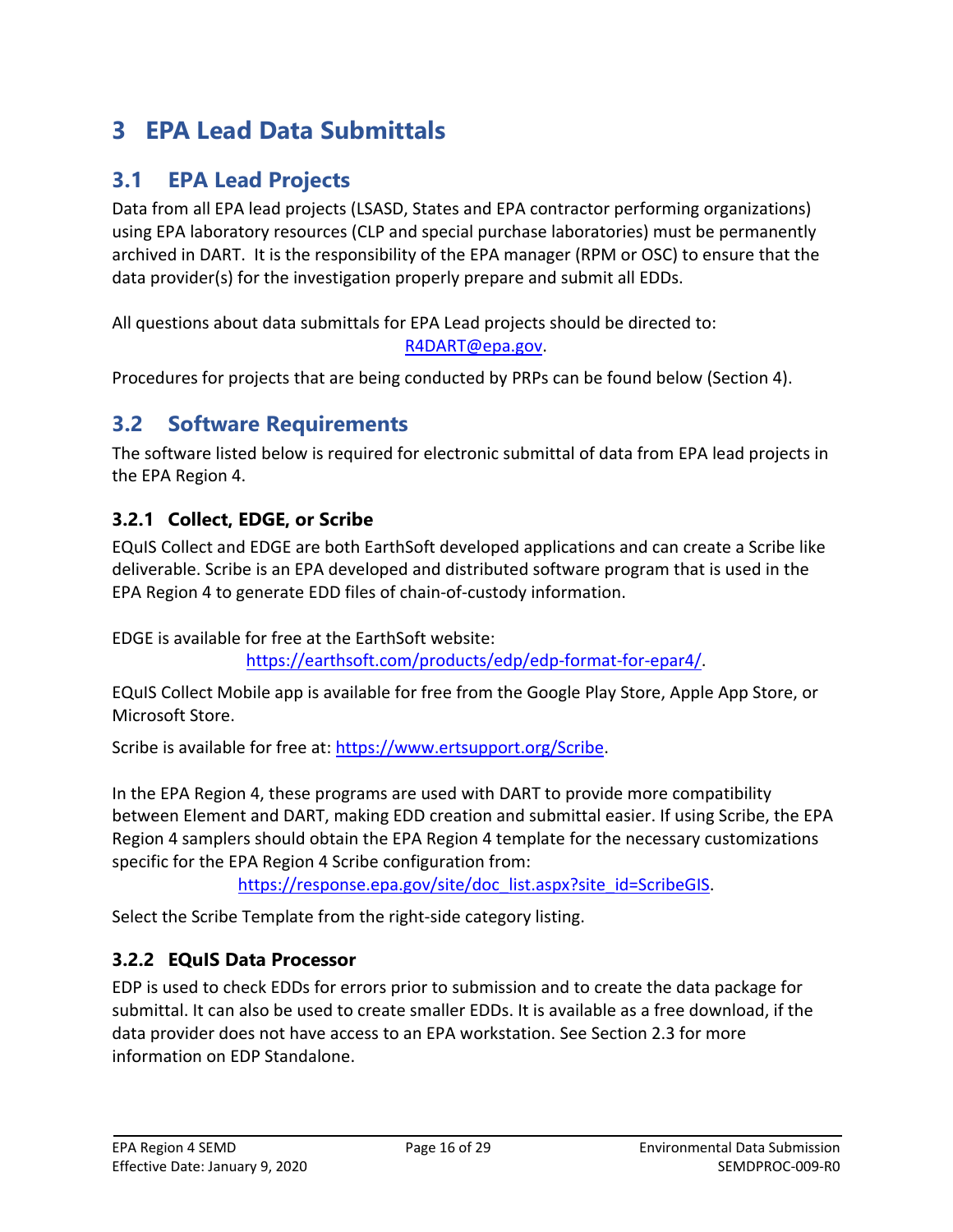## <span id="page-16-0"></span>**3.3 Create Site or Waterbody**

#### <span id="page-16-1"></span>**3.3.1 Site Creation**

Before data can be submitted, the site must be created in DART.

Proper site\waterbody creation is important to success. DART is intended to be a permanent archive for the data generated by these investigations.

For EPA lead projects conducted by LSASD, the Project Leader has the responsibility for Site or Waterbody creation. For EPA lead projects not conducted by LSASD, the EPA Region 4 program office will submit the required information. Site creation requests must be sent to:

#### [R4DART@epa.gov.](mailto:R4DART@epa.gov)

Begin by checking with the R4DART coordinator to see if the site has been created. Internal to the EPA Region 4, anyone with access to the R4LIMS Project Information may check the dropdown for R4LIMS projects. If the site is not within DART, it must be created. To create a site in DART:

- Search for the site at the SEMS website at: <https://cumulis.epa.gov/supercpad/cursites/srchsites.cfm>
- Verify the search results, identify if there is an EPA ID recorded, and copy the URL (website address) from the search results and paste it into an email to [R4DART@epa.gov](mailto:R4DART@epa.gov) requesting the site be created.
- If the site is not found on the SEMS website or does not have an EPA ID, go to the EPA EnviroFacts website at: [https://enviro.epa.gov/.](https://enviro.epa.gov/)
- This will utilize a Multisystem query retrieval and may return several related sites. Find the site matching the address and if the site is found, select the Facility Report icon. When the page is updated, if there is an EPA Registry ID listed, copy the URL (website address) from the Facility report feature and paste it into an email to [R4DART@epa.gov](mailto:R4DART@epa.gov) requesting the site be created.
- If the site is not in these databases, send the following information to [R4DART@epa.gov:](mailto:R4DART@epa.gov)

Site Name Address, City, State, Zip Code County RPM/OSC Lat/Long of Site Centroid NPL Status

#### <span id="page-16-2"></span>**3.3.2 Waterbody Creation**

First contact the R4DART coordinator to see if the waterbody already exists in DART. If the waterbody does not exist in the EQuIS DART database, it must be created.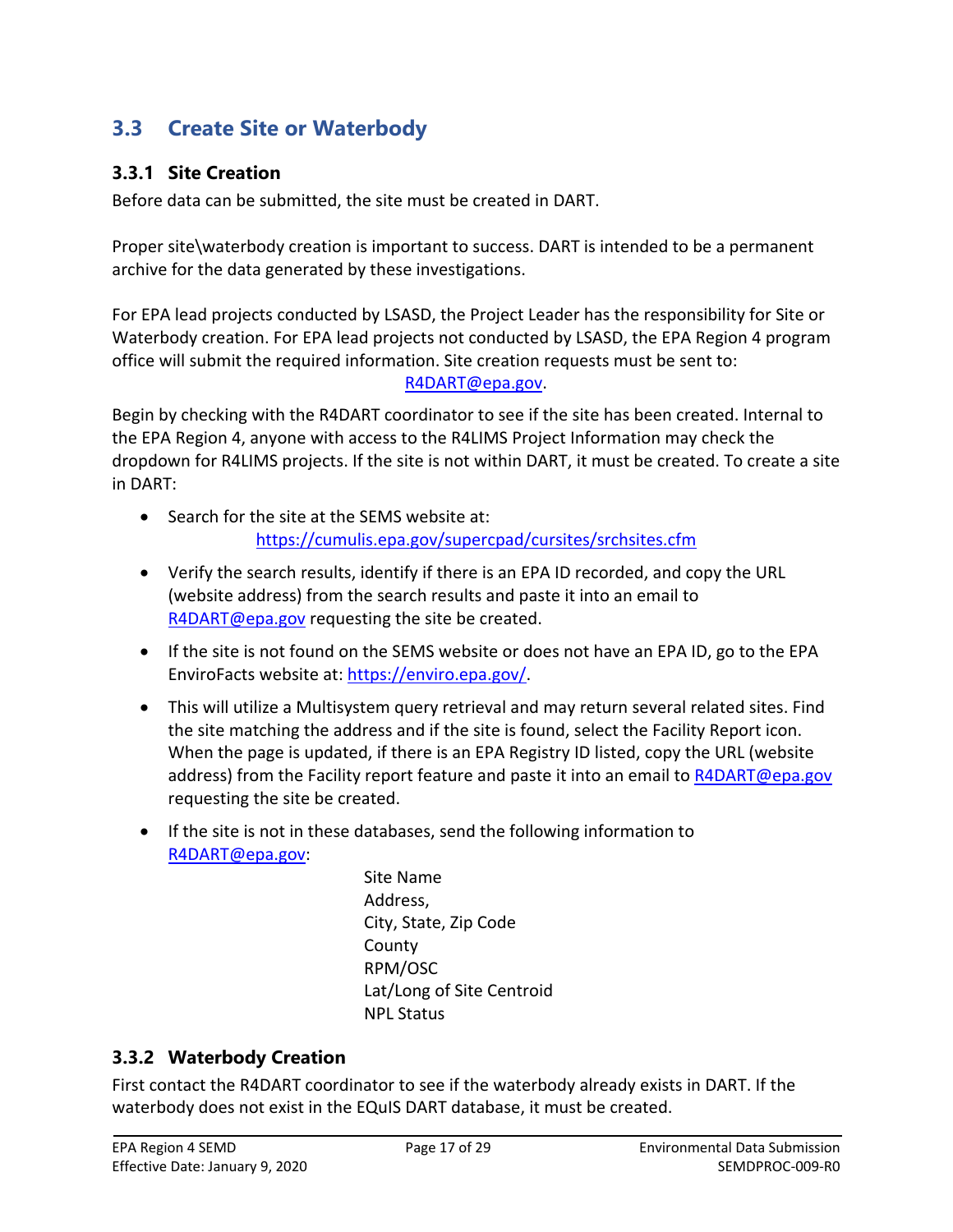To create a waterbody in DART, the project leader must provide the USGS GNIS ID number for the Waterbody. The GNIS ID numbers for all waterbodies in the US can be found at this website: [http://geonames.usgs.gov/.](http://geonames.usgs.gov/)

- At the website, select 'Search Domestic Names'.
- In the dialog box that opens, enter the 'Feature Name'.
- Select your 'Feature Type' and 'State'.
- Click 'Submit Query'.
- In the dialog box that opens, click the Feature Name for details.
- Copy the URL (website address) of the page that opens and paste it into an email to [R4DART@epa.gov](mailto:R4DART@epa.gov) requesting the waterbody be created.

If the waterbody does not exist in the USGS database, send the best available name to [R4DART@epa.gov.](mailto:R4DART@epa.gov)

#### <span id="page-17-0"></span>**3.3.3 Criminal and Enforcement Confidential**

If the field investigation is criminal or enforcement confidential, extra precaution must be taken to keep the project data confidential.

For these investigations, determine if the site is in DART as outlined above. If found, check the Facility Code field. If it does not begin with 'R4SC-', copy the name and Facility Code of the site and forward to [R4DART@epa.gov](mailto:R4DART@epa.gov) with a request to create the site as criminal or enforcement confidential.

If the site or waterbody does not exist in DART, find the needed information as outlined above (Sections 3.3.1 and 3.3.2) and forward to  $R4DART@epa.gov$ . The subject line of the email should state the site is for criminal or enforcement confidential data.

If the site or waterbody cannot be found in the EPA or USGS databases, send the best available information to [R4DART@epa.gov.](mailto:R4DART@epa.gov) The subject line of the email should state the site is for criminal or enforcement confidential data.

## <span id="page-17-1"></span>**3.4 Project Creation (Project ID)**

For R4LIMS fund lead projects, after the project has been created but prior to the field investigation, the data provider will receive an email with the Project Log Summary information required to successfully submit an electronic chain-of-custody to LSASD. Use the information in this report to setup your investigation in Collect, EDGE or Scribe.

When a project for the investigation is logged into the R4LIMS System, a Project ID is assigned and a project is automatically created in the R4LIMS System. The Project ID is then embedded in the EDDs and is used to tie that data to the original study.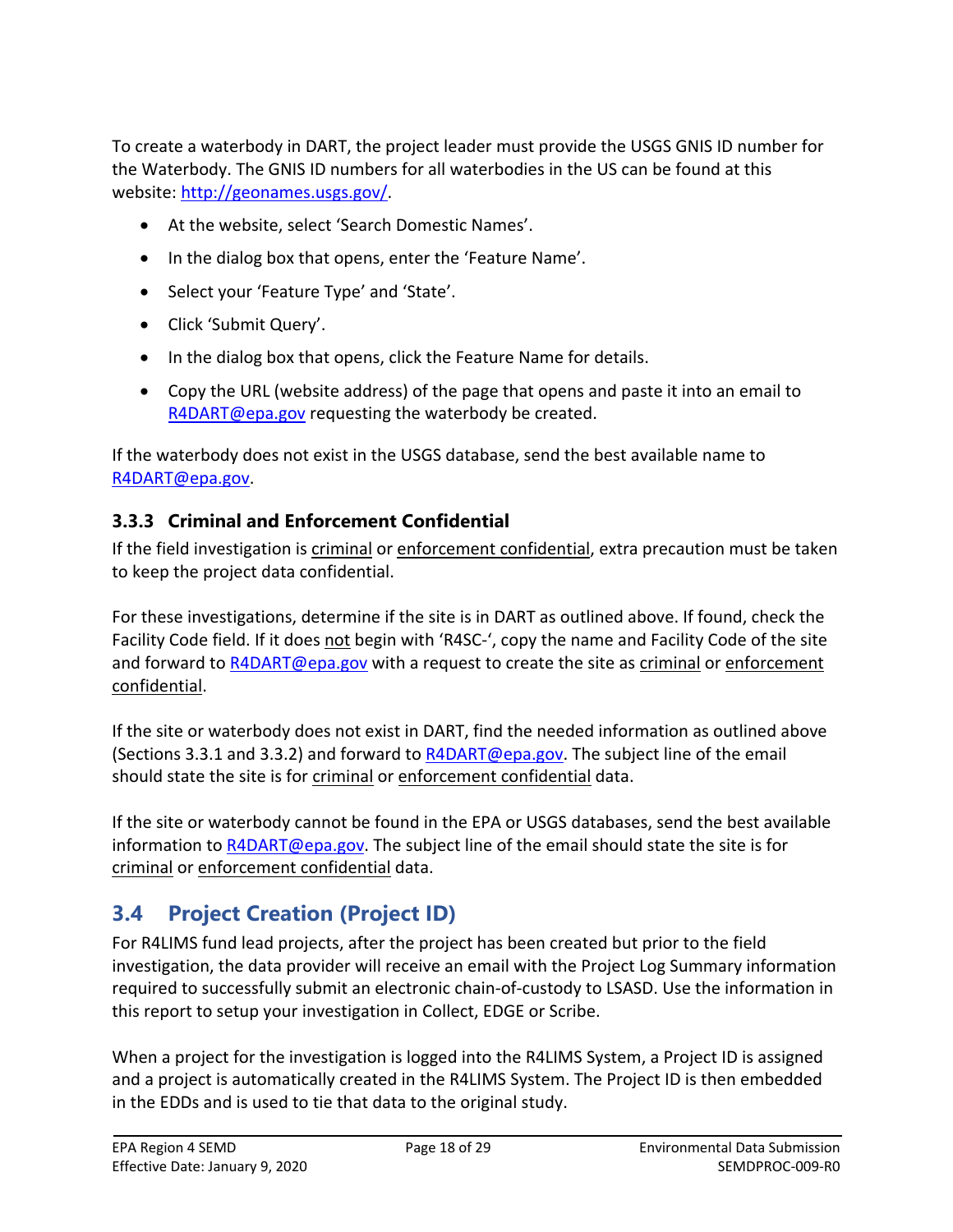For non R4LIMS projects, contact R4DART for the assigned Project ID. As part of the project setup for non R4LIMS projects, information about the types of data that will be collected (and EDDs submitted) should be sent to R4DART using the Data Submittal Summary Template.

## <span id="page-18-0"></span>**3.5 Chain of Custody**

All EPA lead projects in the EPA Region 4 must submit an electronic chain-of-custody to LSASD. For all soil and sediment type sampling, a copy of the chain-of-custody XML file must also be sent to [R4DART@epa.gov.](mailto:R4DART@epa.gov) This file can be generated using Collect, EDGE or Scribe.

This EDD file is different in one major aspect from all other EDDs submitted from EPA lead projects:

These chain-of-custody EDDs must be submitted to [R4SampleCustody@epa.gov](mailto:R4SampleCustody@epa.gov) and cc [R4DART@epa.gov.](mailto:r4dart@epa.gov)

This submittal does **not** satisfy the requirement for a signed chain-of-custody to accompany the samples at all times.

## <span id="page-18-1"></span>**3.6 DART Reports**

After your chain-of-custody data is received and the samples are logged into the R4LIMS (Element) system, you will receive automated reports if additional information or corrections are required. These emails are sent the night samples are logged into the R4LIMS (Element) system and each Monday thereafter.

When all needed corrections have been made to Project Log and Element, the project setup in the Project Tracking System is checked to see what additional EDDs (Location, Field Results, Geology, or Water Level) are required.

The data provider will receive at least one DART report from the Project Tracking System, even if no errors are found and no additional data are required. This is to allow for an opportunity to proof and correct the data in the system.

#### <span id="page-18-2"></span>**3.6.1 Sample Information Requests**

These email alerts are triggered by missing or incorrect information in Project Log or Element that will prevent the lab analytical data from loading to DART once reported. These corrections must be made before the data is reported by the LSASD laboratory. If the corrections are not made before the data is reported, it will be necessary for the lab to re-report the data.

These emails contain a due date in the subject line. Corrections and missing data must be submitted prior to the due date.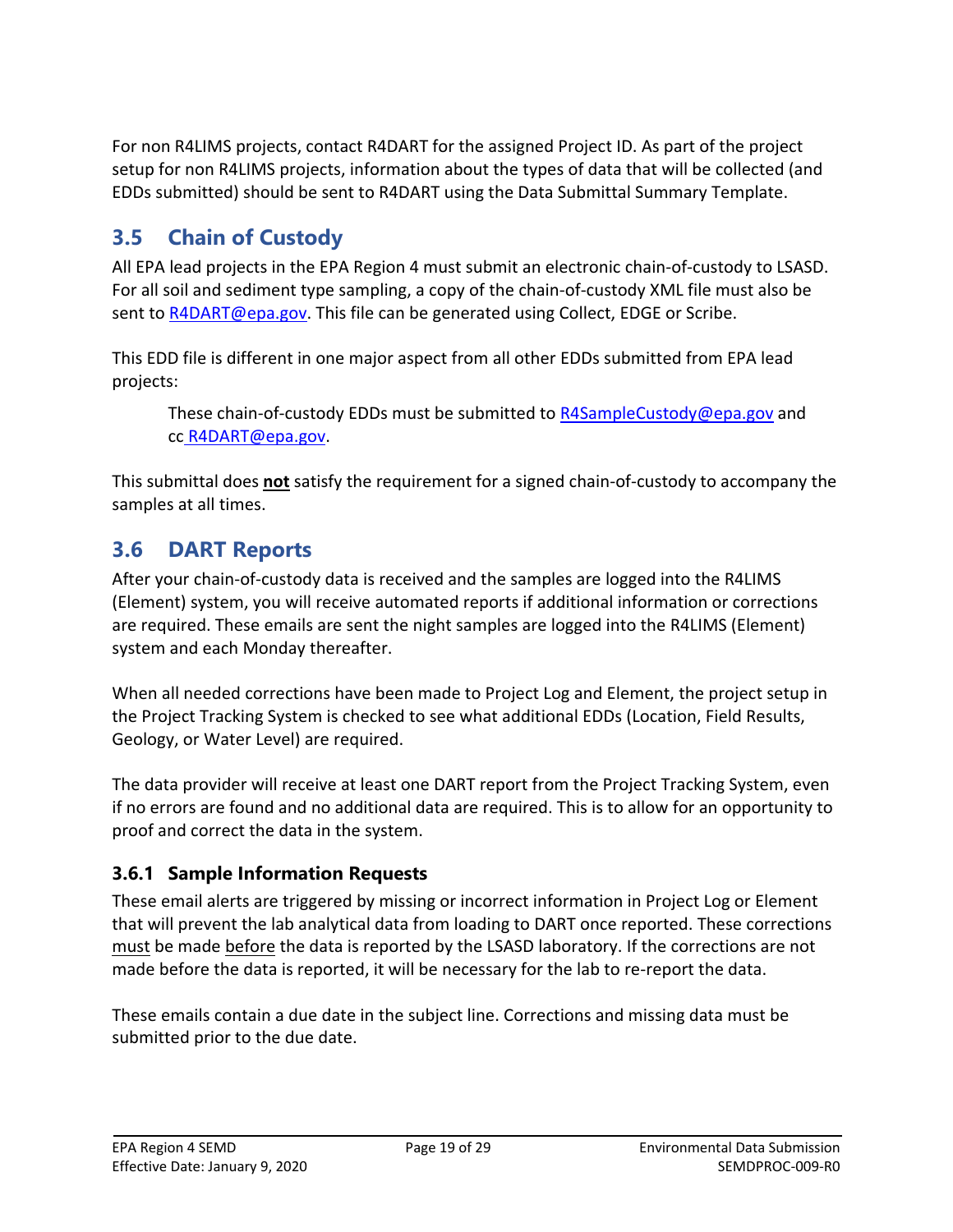### *3.6.1.1 Corrections to Project Log*

For R4LIMS lead projects, if the Project Summary report email shows information missing, forward the email to [R4DART@epa.gov](mailto:R4DART@epa.gov) and supply the missing information. This portion of the report checks for:

- Valid site or waterbody selected,
- Valid Project ID selected,
- Valid program\activity selected, and
- Valid data provider selected.

#### *3.6.1.2 Corrections to Element*

Errors within Element are not easily corrected when system information conflicts with the official hardcopy. Changes to Element must be accompanied by supporting information, such as corrected chain-of-custody, logbook information, and explanation (to attach to official documents in the file). Information presented in this portion of the email shows your sampling information as it currently resides in Element.

Station IDs and Media Codes are checked to ensure compliance with business rules. If you have a missing or incorrect Station ID or Media Code, type the correct value in the appropriate 'Edited' column and forward the email to [R4DART@epa.gov](mailto:R4DART@epa.gov) and cc [R4SampleCustody@epa.gov.](mailto:R4SampleCustody@epa.gov)

Should an error on the chain-of-custody be found after the samples and electronic chain-ofcustody xml file have been sent to [R4SampleCustody@epa.gov](mailto:R4SampleCustody@epa.gov) (cc [R4DART@epa.gov\)](mailto:R4DART@epa.gov), an updated electronic chain-of-custody needs to be recreated and then sent to [R4COCCorrections@epa.gov](mailto:R4COCCorrections@epa.gov) and again cc [R4DART@epa.gov.](mailto:R4DART@epa.gov) Errors of this type may be a mislabeled sample, the wrong location code used, or a date and time wrongfully entered.

#### <span id="page-19-0"></span>**3.6.2 EDD Requests**

These emails contain a due date in the subject line. Requested EDDs must be submitted prior to the due date.

- After any errors in Project Log and Element are corrected, a Location EDD is requested for Station IDs that cannot be matched in DART. A weekly reminder to submit the Location EDD will be sent until the data are received.
- Once the Location EDD has been received, requests for any additional EDDs will be sent based upon the information in the project setup.

#### <span id="page-19-1"></span>**3.6.3 'Overdue' Reports**

If corrections and EDDs are not submitted before the analytical data is reported by the lab for R4LIMS lead projects, 'Overdue' reports will be generated. These reports will be sent each Monday morning until the requested data is received.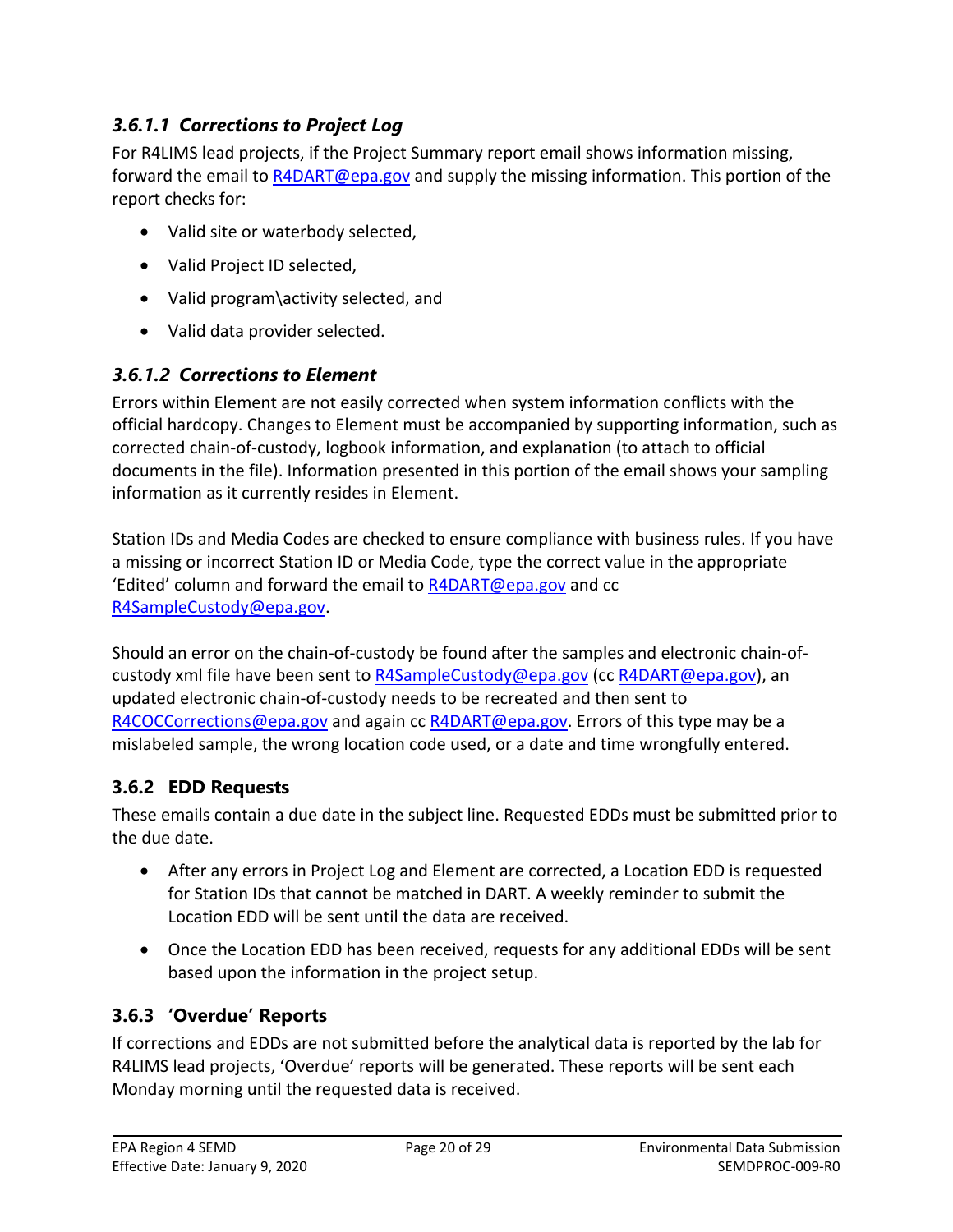## <span id="page-20-0"></span>**3.7 Creating EDDs**

EDDs can be created in a number of ways. The best method will depend upon the amount of data to be submitted, and how the chain-of-custody was generated.

It should be noted that for small amounts of data, any of the EDD(s) listed below can be created directly in EDP. Detailed instructions for creating EDDs can be found in the *EPA Region 4 EDD Format File Guide* and the *EPA Region 4 EQuIS Data Processor Reference Manual*.

### <span id="page-20-1"></span>**3.7.1 Location EDDs**

Each email request for a Location EDD has the list of missing Station IDs within the email body. Submit the required information via Location EDD as soon as possible and prior to the analytical data being generated.

### <span id="page-20-2"></span>**3.7.2 Field Results EDDs**

Field results should be sent to DART as soon as the locations have been submitted. These are typically the direct measurements taken during the field event. In place of a CAS-RN, all field parameters use a FI- prefix for the code. Fields results are not permitted to be entered within the analytical results EDD.

### <span id="page-20-3"></span>**3.7.3 Water Level EDDs**

Required for all groundwater elevation measurements and for all surface water elevation measurements tied to groundwater elevation. The measuring from datum must be recorded for the elevation to be calculated using the depth to water.

### <span id="page-20-4"></span>**3.7.4 Geology EDDs**

It is recommended that these EDDs be prepared by professionals with experience with this type data. Details for the various formats are specified in the *EPA Region 4 EDD Format File Guide*.

### <span id="page-20-5"></span>**3.7.5 Analytical Data EDDs**

Preparation of these files should be performed by individuals with experience in understanding unfiltered laboratory reports. The format is specified in the *EPA Region 4 EDD Format File Guide*.

**Element** – Analytical data reported by the EPA Region 4 LIMS (Element) are formatted for EQuIS and are automatically loaded upon receipt of a valid Location EDD. This includes any samples that are shipped to the CLP.

**Subcontracts/Interagency Agreements –** Any non-Element data must be placed in the EQuIS format by the data provider. To help ensure accuracy, the performing laboratory should be requested to report the data in the EPA Region 4 EQuIS format as part of the bid. If the data provider has been tasked to validate the data, then validation qualifiers, interpreted qualifiers, and the validation stage are added to the laboratory deliverable prior to error checking and submittal.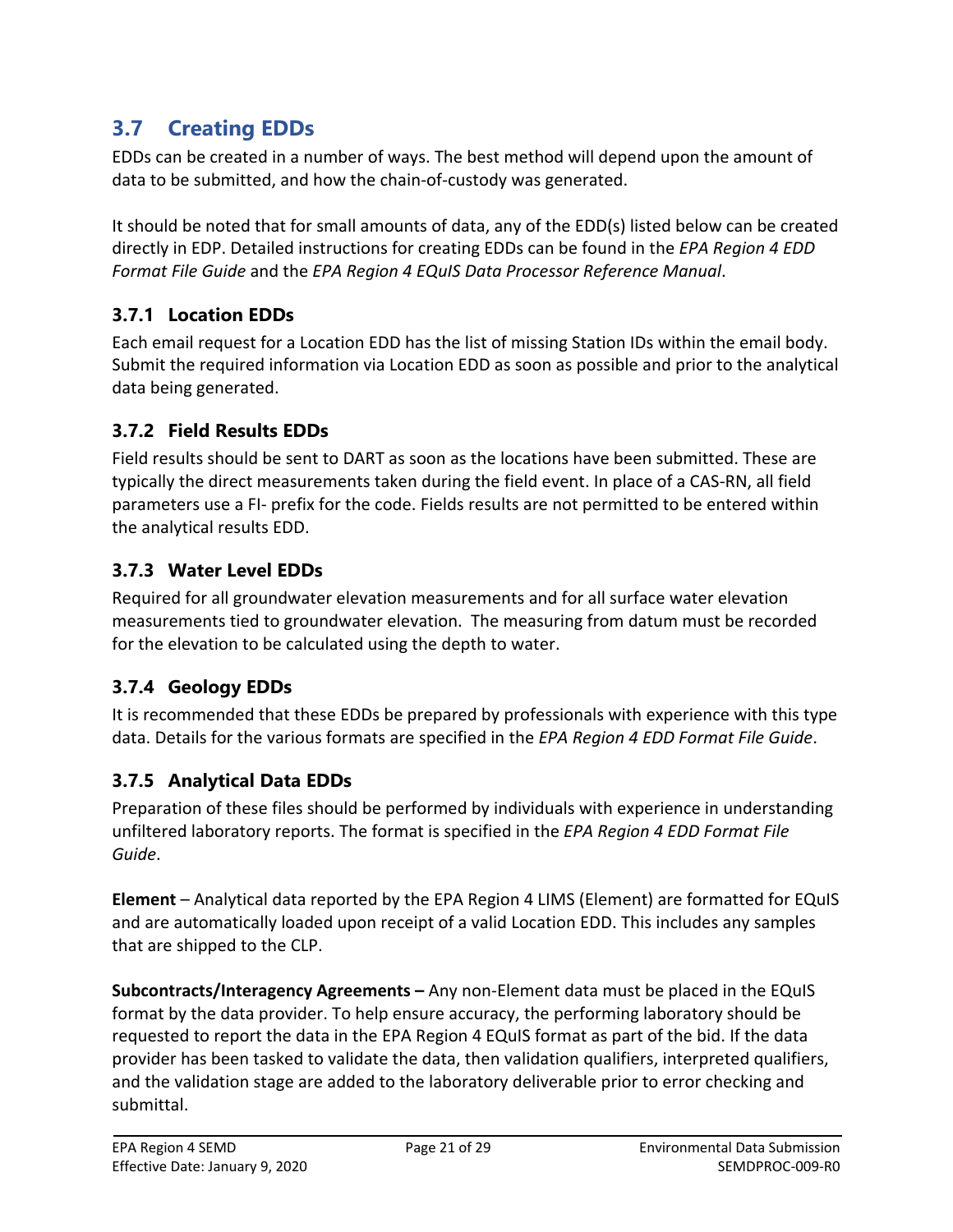## <span id="page-21-0"></span>**3.8 Error Checking with EQuIS Data Processor**

For information on obtaining, installing, maintaining and using EDP Standalone, refer to the *EPA Region 4 EQuIS Data Processor Reference Manual*. If you are using EDP Standalone, be sure the EPA Region 4 format and reference values are all up to date before using.

If you are using EDP on an EPA workstation, start EDP by logging in to EQuIS Professional and selecting your site (facility). Once connected to the database, select the EDP icon in the upper left corner.

Data Providers must use EDP to check all EDDs for errors before submission. EDP contains a help file to assist with error correction. Let the mouse hover over any cell with a non-white background to view a detailed error message. Hover the mouse over any column header to view additional information specific to the field.

Instructions for using EDP can be found in the *EPA Region 4 EQuIS Data Processor Reference Manual*.

When you email the EDD to [EPAR4@EQuISOnline.com](mailto:EPAR4@EQuISOnline.com) and there are errors, the system will automatically send the data provider an email that the EDD was rejected and an error log will be attached. If you are unable to correct the problem, email the EDD's Error Log along with the file causing the problem to [R4DART@epa.gov](mailto:r4dart@epa.gov) with your contact information.

## <span id="page-21-1"></span>**3.9 Submitting EDDs**

After correcting any errors in your EDD, save the file from EDP using the sign and submit menu option to save the data package. A user name and password is required to successfully create the EDD package and upload the data into DART. If you do not have a valid user name and password for DART, email [R4DART@epa.gov](mailto:r4dart@epa.gov) and provide the Site, RPM, data provider company, and data provider email address.

After processing with EDP, the submitted file **IS REQUIRED** to be named according to the following convention that includes the following elements connected with underscores:

- Task Code
- Site Name
- Data Provider Company Code
- Date Submitting (YY MM DD)
- Type (Loc-Location/Ch-Chemistry/FR-FieldResults/WL-WaterLevel/GEO-Geology/ WC-Well and Well Construction /VI-Vapor Intrusion)
- .FacilityCode.EPAR4.dat

#### For example: 13-0001\_YourSite\_ YourCompanyCode\_19 01 08\_Ch.110001224773.EPAR4.dat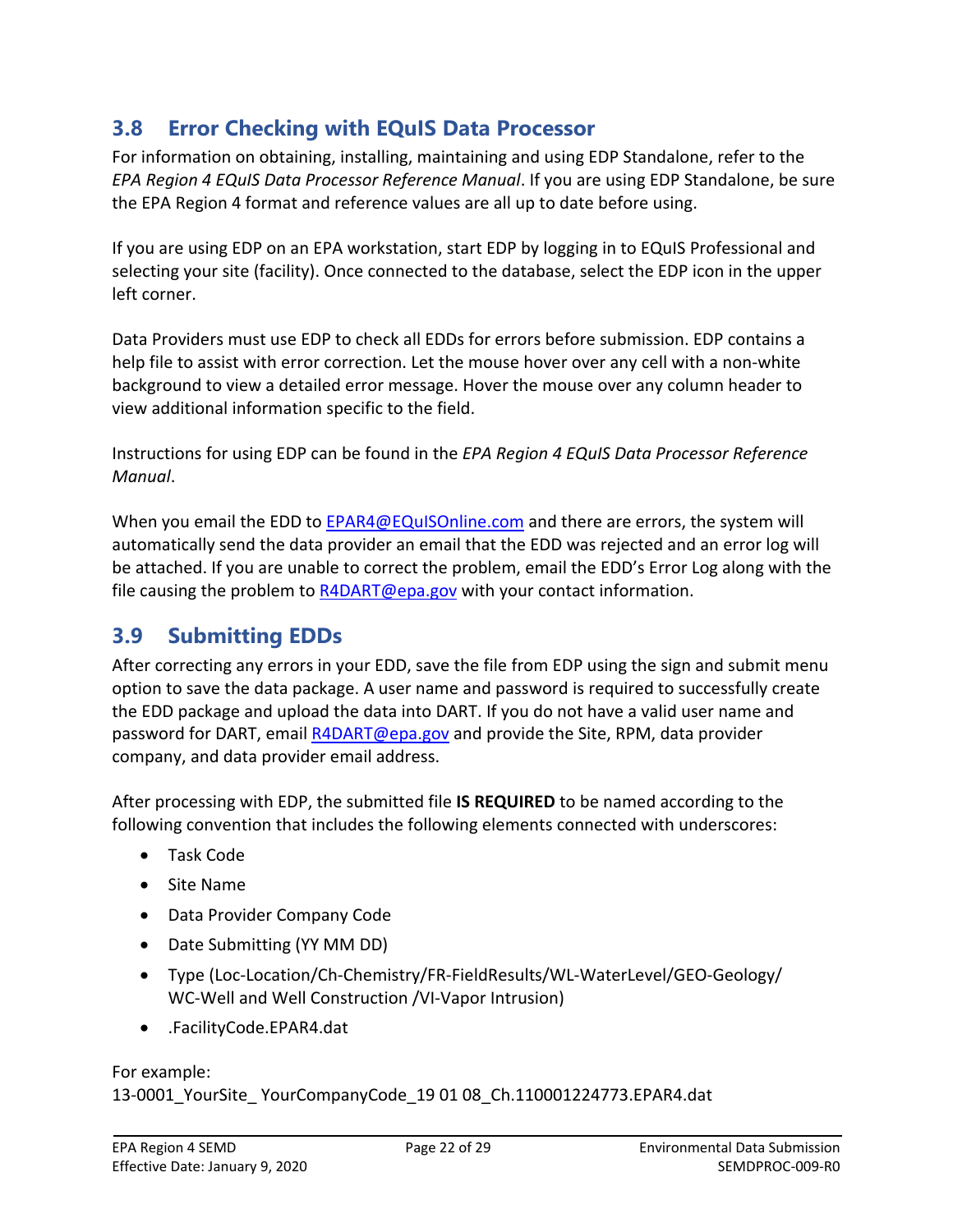**NOTE:** The EPA electronic mail system will reject files with a .zip format due to security concerns. To match how the EPA Region 4 laboratory submits EDDs, you must rename the EDD file extension from .zip to .dat before emailing the EDD to the EPA Region 4. **Files must be submitted with the ".dat" extension**.

**NOTE:** The EPA electronic mail system will reject files with more than three (3) periods. Thus, it is important to connect the file naming elements using underscores rather than periods.

If the EDD contains data for a field that will need to update values already in the database, use "EPAR4update.dat" rather than "EPAR4.dat", which only merges the data. An example is replacing estimated coordinates with surveyed coordinates.

Attach the EDD to the automated email you received requesting the sampling for R4LIMS lead projects and forward to [EPAR4@EQuISonline.com.](mailto:EPAR4@EQuISonline.com) If the file is named improperly or not attached to the requesting email, it will be returned to the data provider.

## <span id="page-22-0"></span>**3.10 Proofing and Corrections**

Notify the DART coordinator of any errors you find in the system. Send corrections to [R4DART@epa.gov.](mailto:r4dart@epa.gov)

After the data has been successfully loaded, an automated email will be sent to the data provider from EPAR4@EQuISOnline.com notifying that the file has been accepted and no errors were found. If the data are rejected, an automated email will be sent to the data provider from EPAR4@EQuISOnline.com with the error log attached as a .dat file. To open the error log, download the .dat file from the email and rename the file extension from .dat to .zip prior to opening.

Once the errors have been corrected, recreate the EDD package following the same process as the original sign and submit. The one exception will be the file name, which may not be identical to any previous submissions. For each resubmittal, add a capital letter suffix (i.e., "A" then "B", etc.) to the file name. After the "Type", insert an underscore followed by the capital letter suffix (i.e., Type\_**A**.FacilityCode).

For example: 13-0001\_YourSite\_YourCompanyCode\_19 01 08\_Ch\_**A**.110001224773.EPAR4.dat

The data provider is responsible for the receipt of all automated emails based on the information provided when requesting a user name and password. Should the data provider not receive the automated emails regarding their EDD submission or feel an error was inaccurately returned, notify the EPA Region 4 at  $R4DART@epa.gov$  for any errors found.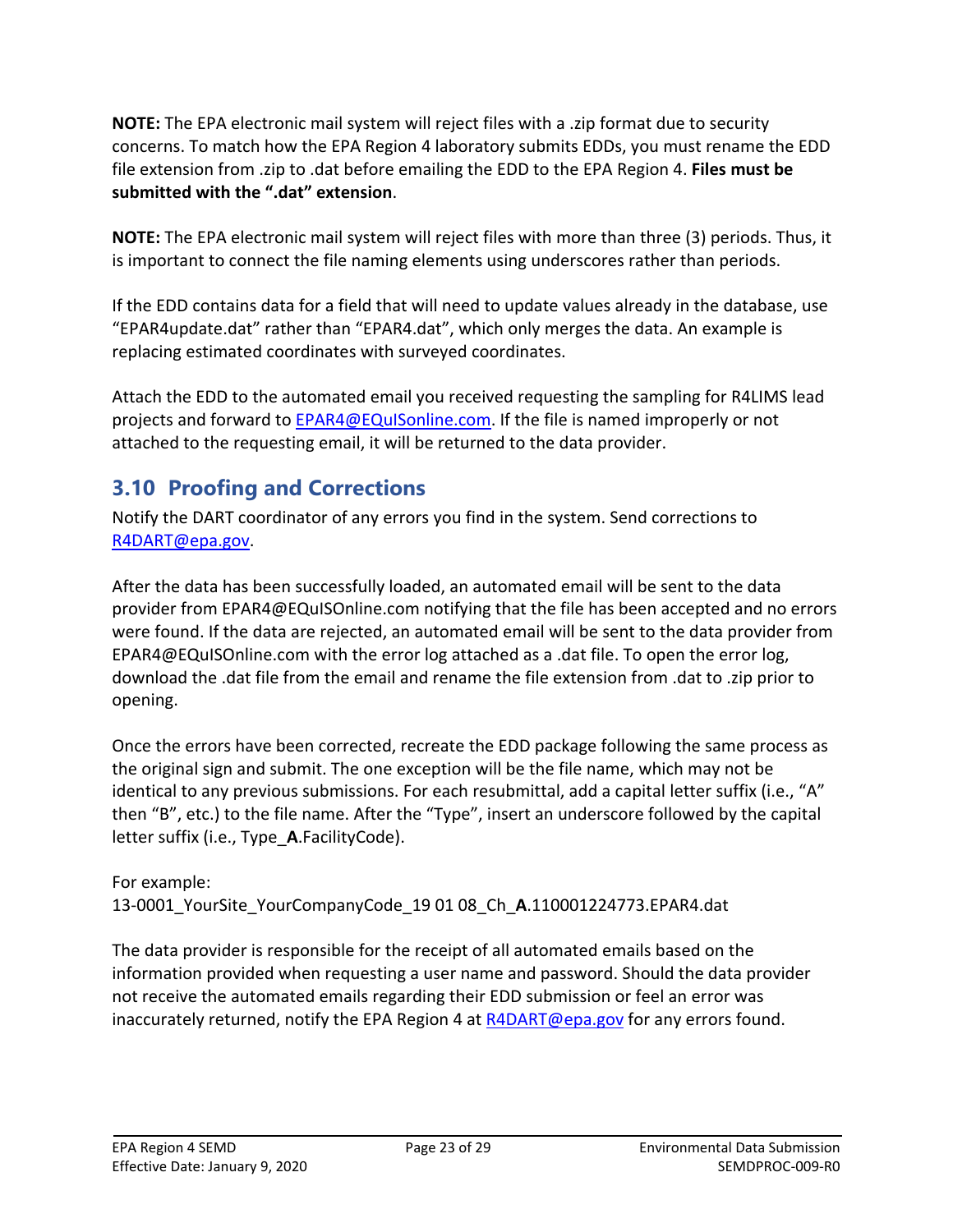# <span id="page-23-0"></span>**4 PRP Lead Data Submittals**

## <span id="page-23-1"></span>**4.1 PRP Lead Projects**

Responsible Parties conducting environmental investigations in the EPA Region 4 for the Superfund program must report their data to the EPA Region 4 electronically. The types of data required to be submitted are outlined in Section 2.4. The responsible party is responsible for the information contained in the files submitted by the data provider.

Address all data submittals questions to [R4DART@epa.gov.](mailto:r4dart@epa.gov)

Procedures for EPA lead projects can be found in Section 3.

### <span id="page-23-2"></span>**4.2 Software Requirements**

All data providers are required to use EDP to check their data files for errors prior to submittal. EDP is software used to check all EDDs for errors prior to submittal and to create properly formatted data packages. EDP can also be used to create smaller EDDs. EDP is available as a free download.

## <span id="page-23-3"></span>**4.3 Site Creation**

All National Priorities List sites in the EPA Region 4 have been created in DART. If, however, a site is found to be missing (or a new site is added to the NPL), it must first be created using information from EPA's national database as described in Section 3.3.1.

To create the site, the RPM or OSC must email the URL (website address) from their search results (SEMS or Envirofacts as detailed in Section 3.3.1) to [R4DART@epa.gov.](mailto:R4DART@epa.gov)

If the site is not in these databases, the RPM or OSC must send the following information to [R4DART@epa.gov:](mailto:R4DART@epa.gov)

> Site Name Address, City, State, Zip Code County RPM/OSC Lat/Long of Site Centroid NPL Status

## <span id="page-23-4"></span>**4.4 Project Creation (Project ID)**

For current and historical data (as defined in the *EPA Region 4 EDD Format File Guide*), the project must be created manually (assuming no past fund lead projects are available in the R4LIMS Project System). The R4DART coordinator will use the DART system to setup the proposed data submittal, and to get the data provider contact information (email address) in the system.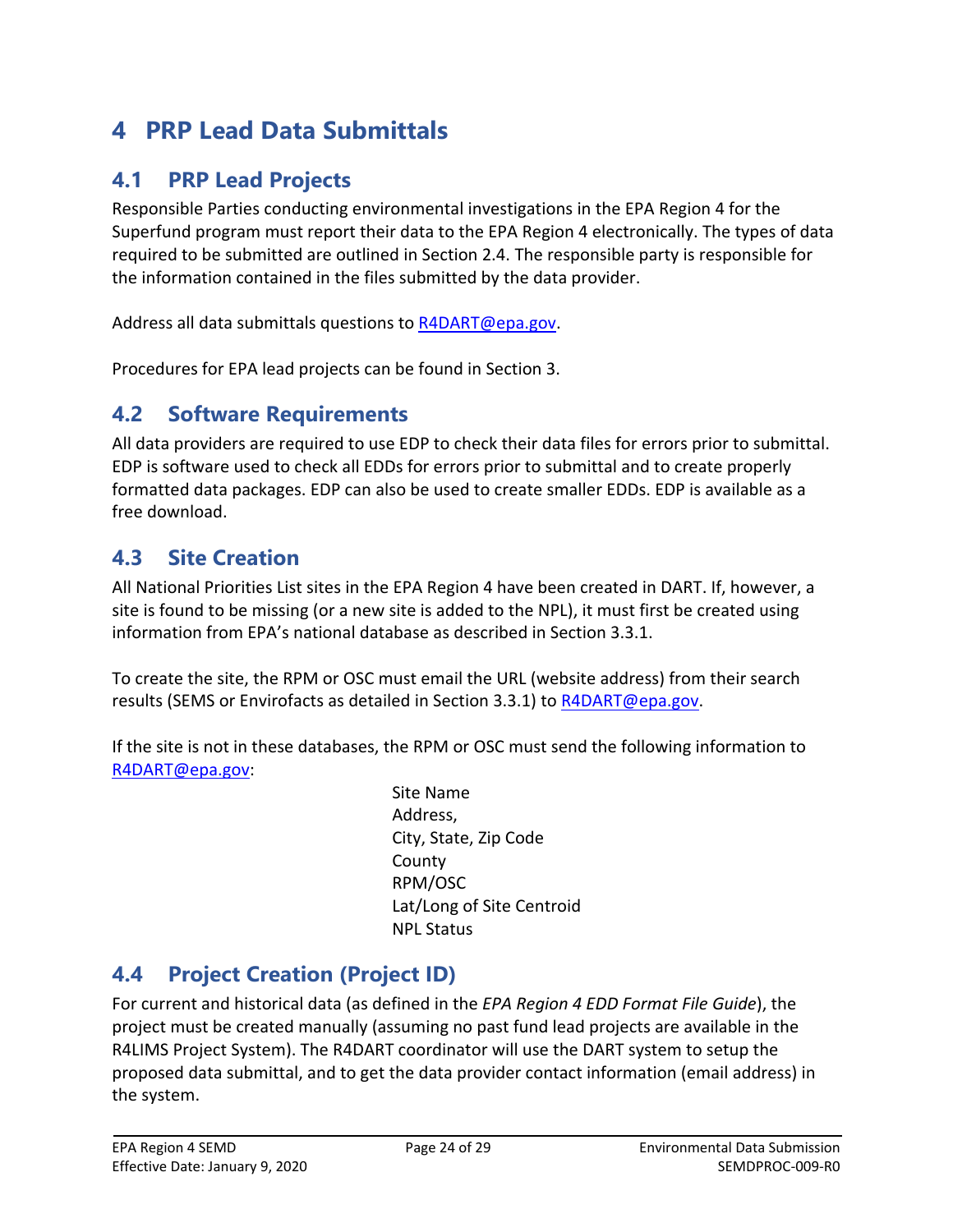When the project has been successfully established, a report may be sent to the data provider containing any existing Station IDs and their coordinates. The data provider must review the report for existing sampling stations. If samples are to be collected (or were collected) at an existing Station, the established Station ID must be used.

## <span id="page-24-0"></span>**4.5 Data Submittal Summary**

After the project is created, the EPA Region 4 will notify the data provider to submit the Data Submittal Summary for non R4LIMS sampling and email to [R4DART@epa.gov](mailto:R4DART@epa.gov) for tracking. When this information has been received and accepted by the RPM, the R4DART will be prepared to receive the project data. Information on the Data Submittal Summary format can be found in the *EPA Region 4 EDD Format File Guide* and downloaded from the Superfund website at: <http://www2.epa.gov/superfund/region-4-superfund-electronic-data-submission>

## <span id="page-24-1"></span>**4.6 DART Reports**

After the information from the Data Submittal Summary is entered into the Project Tracking System and accepted by the RPM, automated reports detailing any errors or additional information needed will be sent to the data provider. These emails are sent the night the Data Submittal Summary is loaded, and each Tuesday thereafter until all data for the given project has been received.

Note the order for the data submittals below. This order is both dictated by a desire to offer data providers with the opportunity to review each step in the data submittal process, and by the database logic of DART.

### <span id="page-24-2"></span>**4.6.1 Location EDD Request**

If the Data Submittal Summary contains additional information for an established sampling station, the data provider **MUST** use the Station ID(s) provided.

Because the system will begin requesting the remaining EDDs upon receipt of the first Location EDD file, the data provider may prefer to submit all Station IDs in a single Location EDD file. Multiple Location EDDs may be submitted if needed.

If the Location EDD is found to contain an error not related to the coordinates, the PRP must send a spreadsheet with a list of the incorrect and corrected information.

For coordinates with errors (or if better coordinates become available), the original Location EDD may be edited and re-submitted. Delete the rows in the original Location EDD that do not need to be updated, edit the coordinates for the remaining rows, and re-submit to [R4DART@epa.gov](mailto:R4DART@epa.gov). The phrase 'Updated coordinates' should be in the subject line.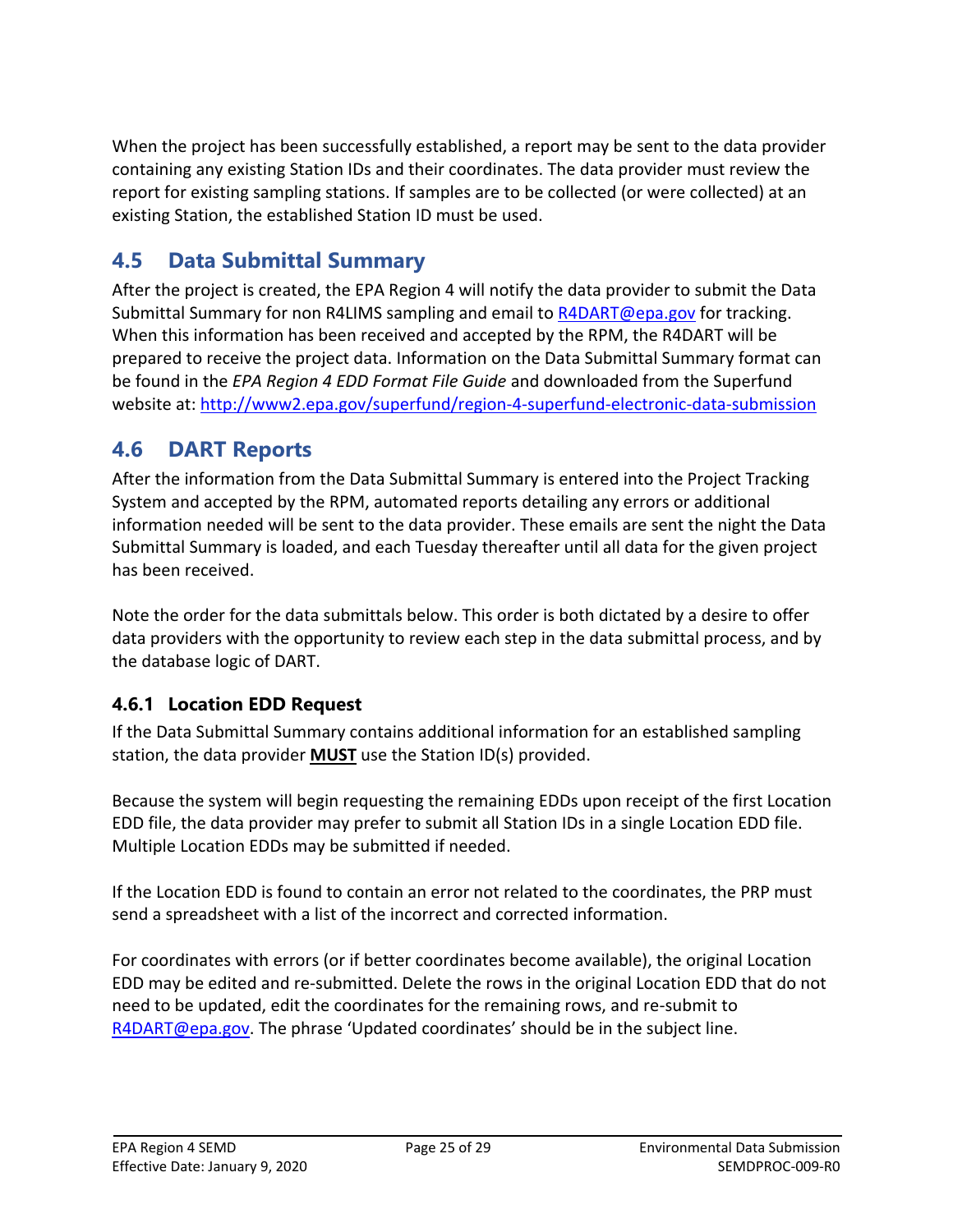### <span id="page-25-0"></span>**4.6.2 Other EDD Requests**

Upon receipt of the Location EDD, the Project Tracking System will make weekly requests for the remaining EDDs that were specified in the original Data Submittal Summary and accepted by the PRP. The remaining EDDs will be checked against Station IDs as they are received, and will be rejected if no matching Station ID can be found.

## <span id="page-25-1"></span>**4.7 Creating EDDs**

EDDs can be created using spreadsheet software, directly in EDP, or in a word processor such as Notepad. More information about the file format can be found in the *EPA Region 4 EDD Format File Guide*.

The best method for creating EDDs will depend upon the amount of data to be submitted. It should be noted that for small amounts of data, any of the EDD(s) listed below can be created directly in EDP. Detailed instructions for creating EDDs can be found in the *EPA Region 4 EDD Format File Guide* and the *EPA Region 4 EQuIS Data Processor Reference Manual*.

## <span id="page-25-2"></span>**4.8 EQuIS Data Processor**

For information on obtaining, installing, maintaining, and using EDP Standalone, refer to the *EPA Region 4 EQuIS Data Processor Reference Manual*, and Section 2.3 of this guidance document.

Use EDP to check all EDDs for errors before submission. EDP contains a help file to assist with error correction. Hover the mouse over any cell with a non-white background to view a detailed error message. Hover the mouse over any column header to view additional information specific to the field.

If you have errors you are unable to correct, email the EDD's Error Log along with the file(s) causing the problem to [R4DART@epa.gov](mailto:R4DART@epa.gov) with your contact information. Place the site name and the Project ID in the subject line.

If you need to update the EDP Standalone appearance options for 508 compliancy, email [R4DART@epa.gov](mailto:R4DART@epa.gov) for assistance.

## <span id="page-25-3"></span>**4.9 Submitting EDDs**

Remember to submit Location EDDs **before** submitting any other EDDs. The database structure requires locations to be loaded prior to all other environmental data.

While EDP permits the submittal of combined EDDs, this feature is not fully supported in the EPA Region 4 implementation. Submit each EDD separately (**except** for Analytical EDDs, which are **always** submitted as a three file set, and first time water levels will need a well datum EDD together – See the *EPA Region 4 EDD Format File Guide*).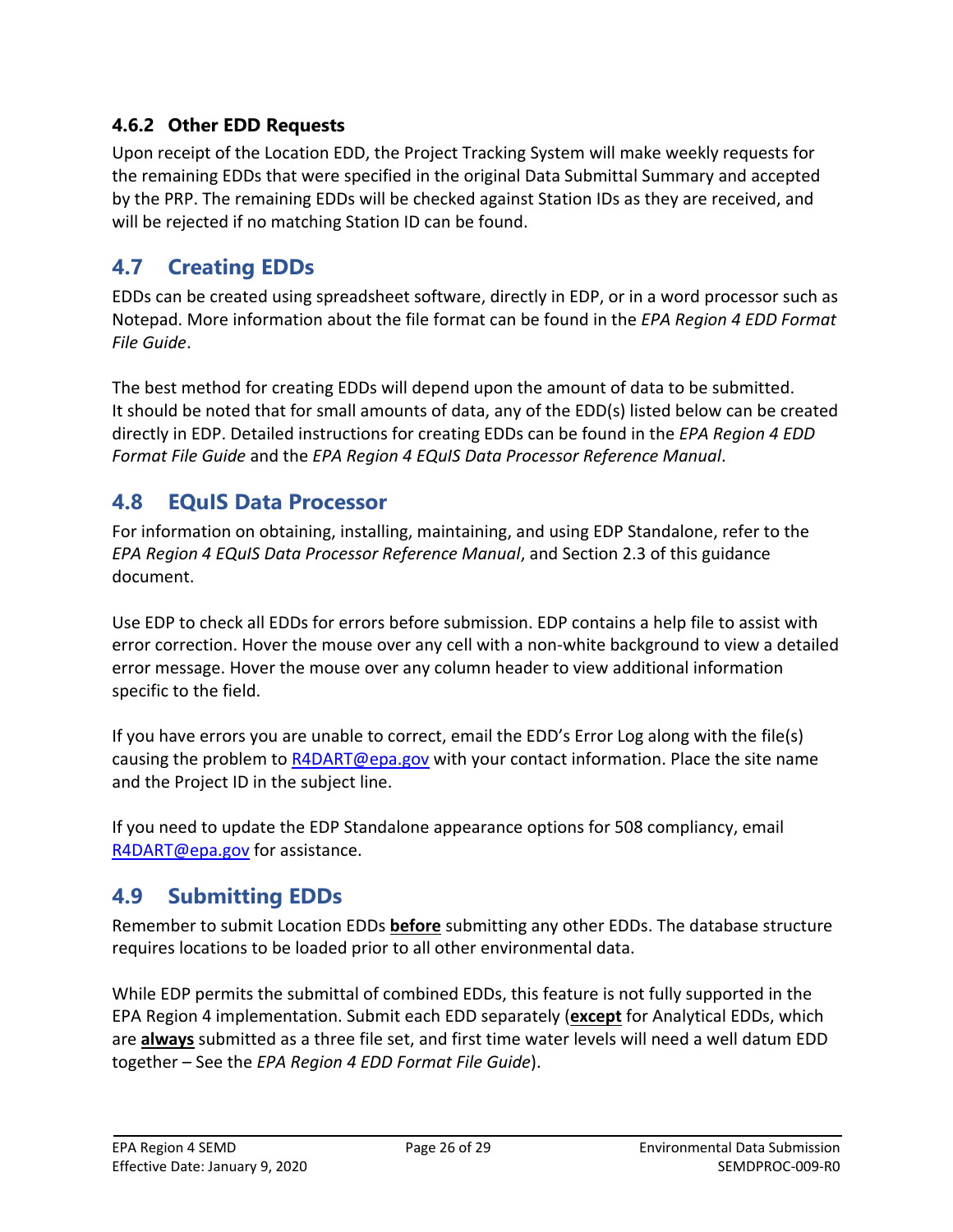When all errors have been corrected, save the EDD(s) using 'sign and submit' (see *EPA Region 4 EQuIS Data Processor Reference Manual*). Name all files as specified below. Improperly named files will be returned to the data provider. The required names can also be found in the EDD request reports sent to the data provider.

After processing with EDP, the submitted file **IS REQUIRED** to be named according to the following convention that includes the following elements connected with underscores:

- Task Code
- Site Name
- Data Provider Company Code
- Date Submitting (YY MM DD)
- Type (Loc-Location/Ch-Chemistry/FR-FieldResults/WL-WaterLevel/GEO-Geology/ WC-Well and Well Construction /VI-Vapor Intrusion)
- .FacilityCode.EPAR4.dat

#### For example:

P2013-0001 YourSite YourCompanyCode 19 01 08 Ch.110001224773.EPAR4.dat

**NOTE:** The EPA electronic mail system will reject files with a .zip format due to security concerns. To match how the EPA Region 4 laboratory submits EDDs, you must rename the EDD file extension from .zip to .dat before emailing the EDD to the EPA Region 4. **Files must be submitted with the ".dat" extension**.

If the EDD contains data for a field that will need to update values already in the database, use "EPAR4update.dat" rather than "EPAR4.dat", which only merges the data. An example is replacing estimated coordinates with surveyed coordinates.

To submit your prepared data package, attach the data package to the EDD request and forward to [EPAR4@EQuISonline.com.](mailto:EPAR4@EQuISonline.com) Any time there has been a data request sent, data packages must be attached to the requesting report.

# <span id="page-26-0"></span>**4.10 Proofing and Corrections**

After the data has been successfully loaded, an automated email will be sent to the data provider from EPAR4@EQuISOnline.com notifying that the file has been accepted and no errors were found. If the data is rejected, an automated email will be sent to the data provider from EPAR4@EQuISOnline.com with the error log attached as a .dat file. To open the error log, download the .dat file from the email and rename the file extensions from .dat to .zip prior to opening.

Once the errors have been corrected, recreate the EDD package following the same process as the original sign and submit. The one exception will be the file name, which may not be identical to any previous submissions. For each resubmittal, add a capital letter suffix (i.e., "A"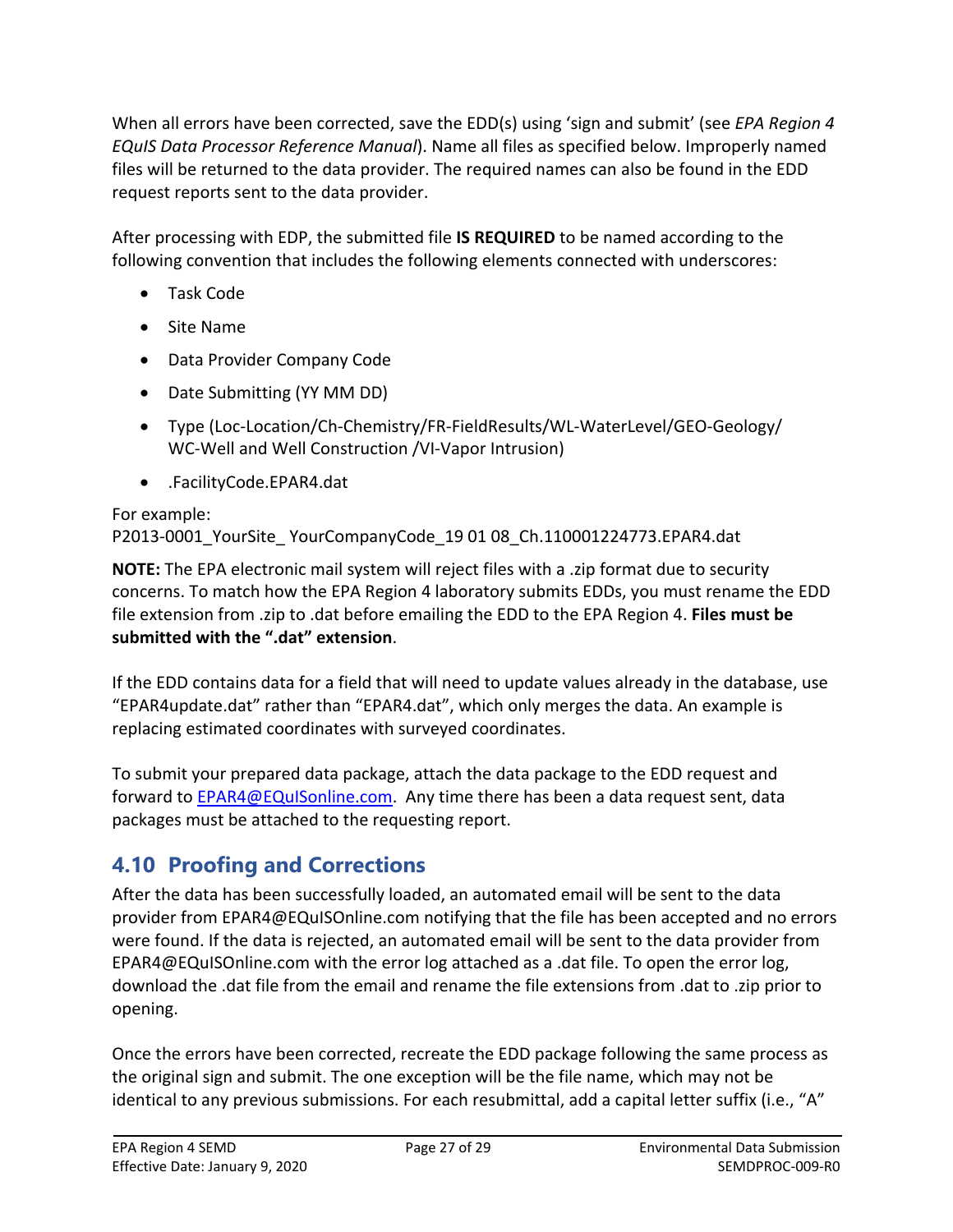then "B", etc.) to the file name. After the "Type", insert an underscore followed by the capital letter suffix (i.e., Type\_**A**.FacilityCode).

For example: P2013-0001\_YourSite\_ YourCompanyCode\_19 01 08\_Ch\_**A**.110001224773.EPAR4.dat

The data provider is responsible for the receipt of all automated emails based on the information provided when requesting a user name and password. Should the data provider not receive the automated emails regarding their EDD submission or feel an error was inaccurately returned, notify the EPA Region 4 at [R4DART@epa.gov](mailto:r4dart@epa.gov) for any errors found.